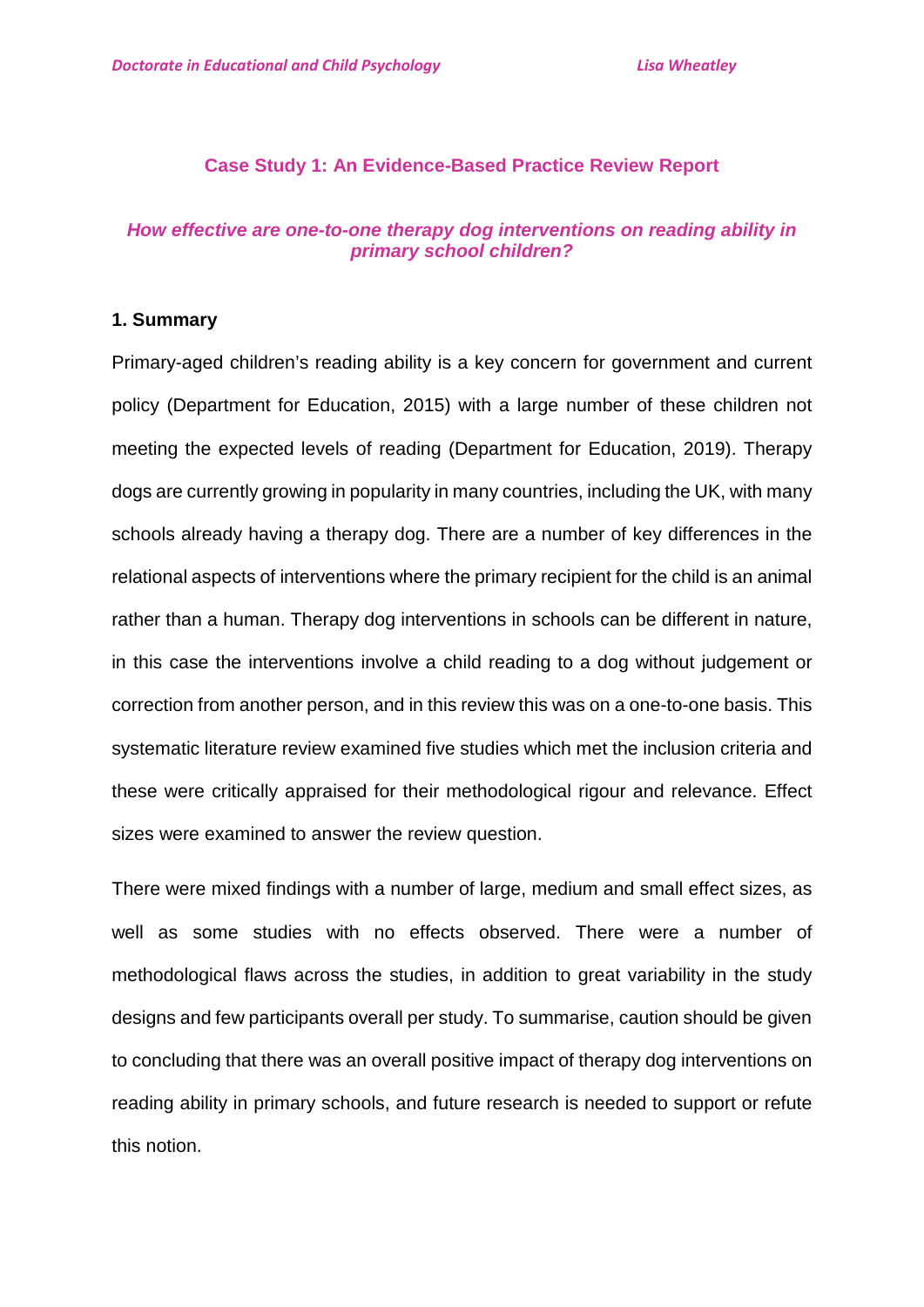#### **2. Introduction**

#### 2.1 What is a therapy dog?

A therapy dog is a trained dog used alongside a trained adult to support a person psychologically, socially, emotionally or physiologically (Friesen, 2010). Therapy dogs have been used with both adults and children in a range of settings such as hospitals and schools (Geist, 2011). Animal-assisted therapy (AAT) as it is known, has been used for many decades, with Levinson being one of the first to coincidentally notice the positive impact of his dog on a number of children's behaviour (Reichert, 1998). "The distinguishing features of Animal-Assisted Therapy (AAT) are characterized by the supplemental inclusion of a trained therapy dog in reaching an intervention goal in therapeutic environments, and as a supplement to an educational objective in school contexts" (Friesen, 2010, pg. 261).

Evidence supports the idea that children find animals comforting (Parshall, 2003), and Geist (2011) suggested that therapy dogs provide an emotional aid to humans during a range of interventions. Therapy dogs have been reported to have a positive effect on physiological stress and anxiety across a range of situations (Friedmann, Thomas & Eddy, 2000). For example, reading to dogs has been shown to reduce children's stress as measured by heart rate and blood pressure (Friedmann, Katcher, Thomas, Lynch & Messent, 1983). Whilst AAT have been reported with a wide range of animals, research suggests that therapy dogs are convenient and cost effective (Friesen, 2010).

Reading to a therapy dog has been documented mostly in schools and libraries where children read to these dogs either on a one-to-one or group basis (Hughes, 2002; Le Roux, Swartz & Swart, 2014). With a growing interest in the intervention, programmes can vary enormously in terms of the structure of the sessions, the session duration

2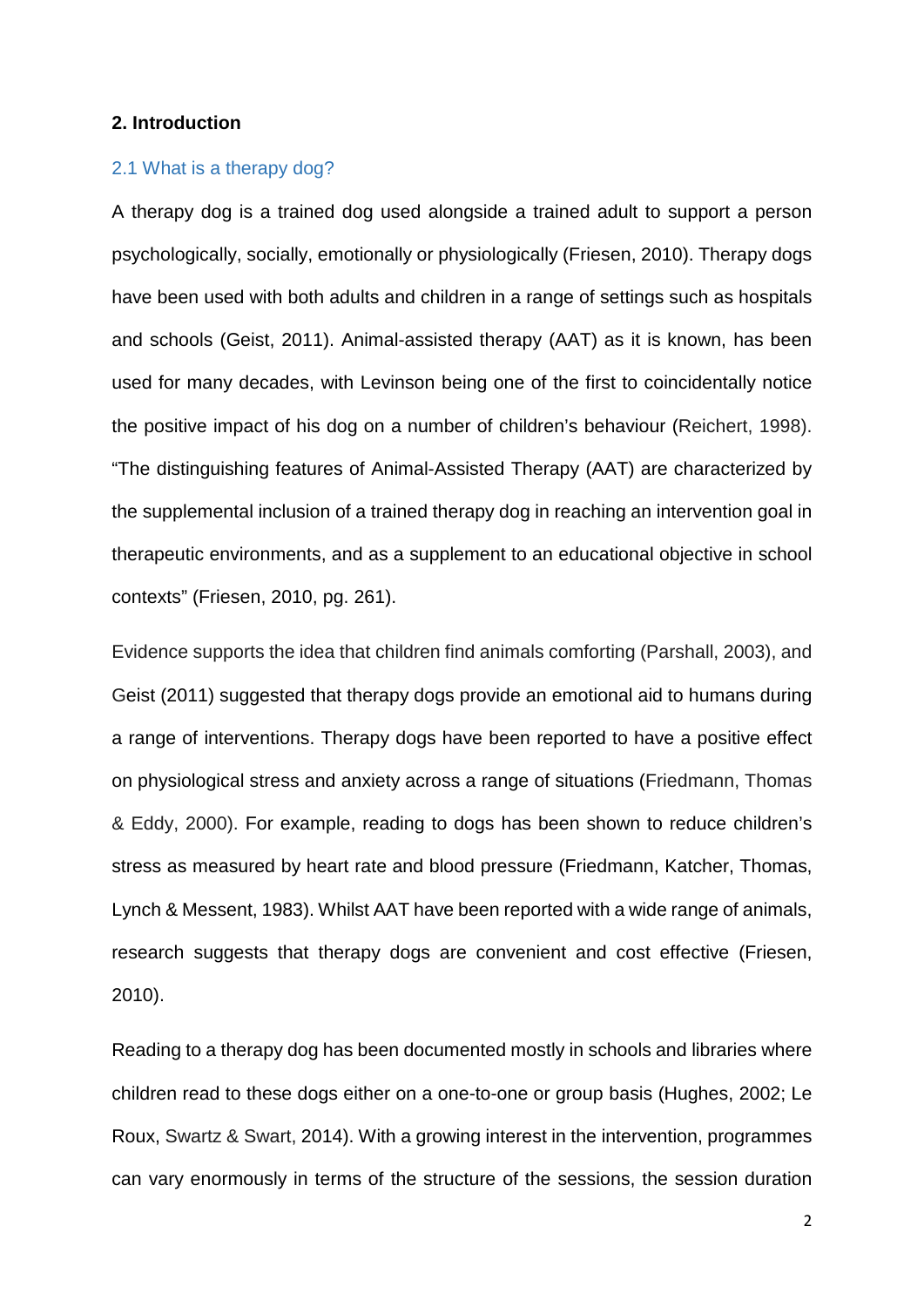and the number of weeks for the intervention. For example, some sessions allow the child or children to pet the dog, whilst others do not allow any touching of the dogs. Similarly, some interventions do not occur on a regular basis or for a set amount of time, for example this is more likely to be the case in a library group where different people attend on different occasions and it may be less controlled. Another area of difference is that interventions can be used with whole classes, small groups or individuals (Connell, Tepper, Landry & Bennett, 2019; Kirnan, Siminerio & Wong, 2016).

#### 2.2 Psychological Theory

To understand the effectiveness of therapy dogs, principles of social and emotional psychology are fundamental. Many authors describe the relationship between the dog and child during the reading process as unique when compared to a child's relationship with another human (peer or adult) when reading (Friesen, 2010). When reading to a person there are social expectations and judgements made by the child and the adult, as well as the perceived expectations the child thinks adult has (Wohlfarth, Mutschler, Beetz & Schleider, 2014). It is believed that these automatic thoughts that a child processes about the reading interaction that is forthcoming, have an impact on how the child performs during reading, indicated through stress and other physiological measures (Schretzmayer, Kotrschal & Beetz, 2017). Furthermore, whilst a child reads, they are in continual fear of the judgements made by adults and their peers (Wohlfarth et al., 2014). For some children who do not find reading difficult this thought process may be very different and not problematic. However, for children who have additional needs, find reading difficult and struggle with their confidence and selfesteem this reading interaction is not a positive experience. To add to this, Wohlfarth et al. (2014) describe self-worth theory where they state that a child is likely to stop

3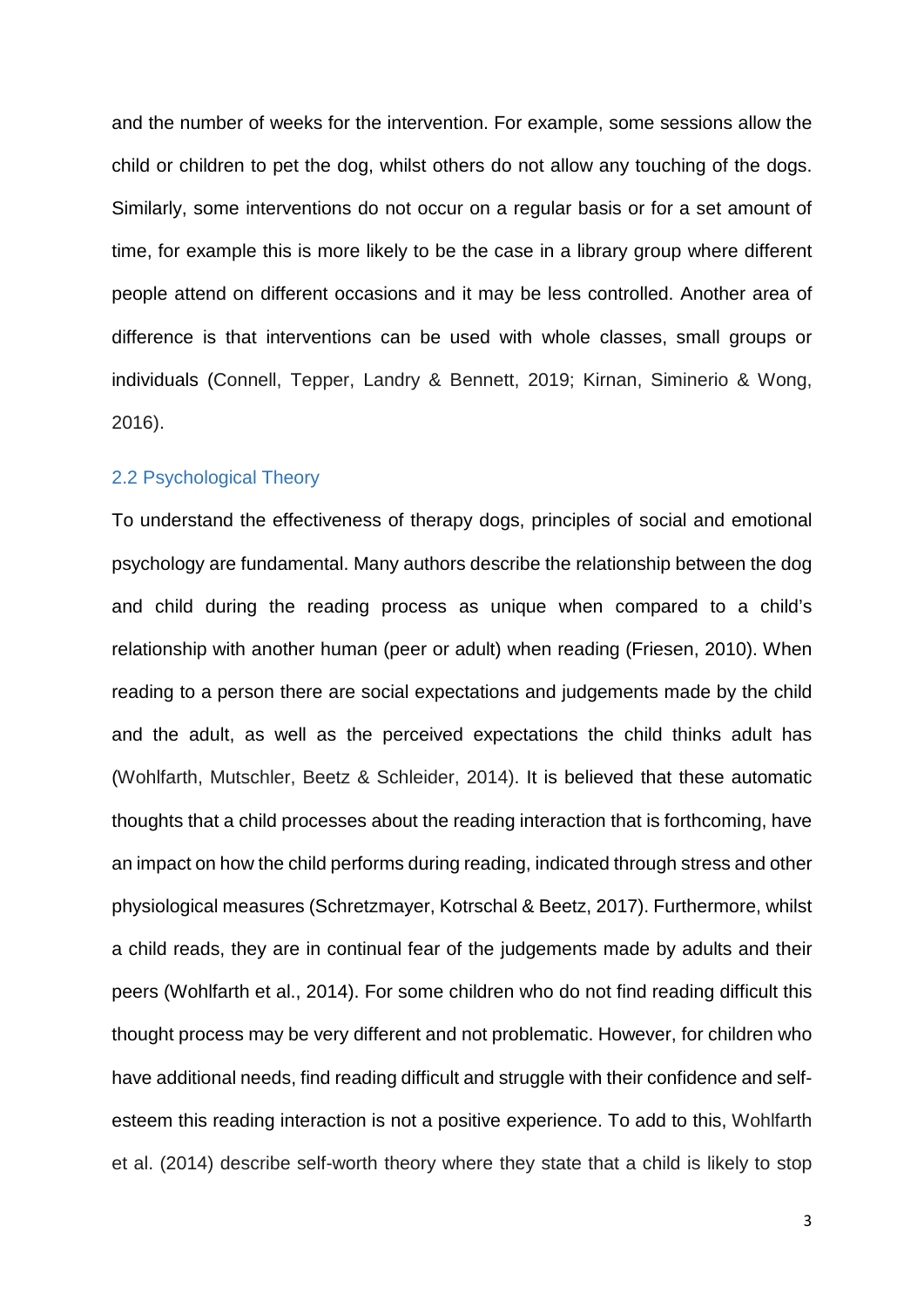trying if they expect negative feedback from another person. "Most frequently such negative feedback occurs after an experience of failure. Failure threatens selfestimates of ability and creates uncertainty about an individual's capability to perform well thereafter. If the subsequent performance turns out to be poor, then doubts concerning one's own ability are confirmed" (Wohlfarth et al., 2014, pg. 62). A key component of interventions with therapy dogs is that there is no feedback provided to the child whilst they are reading, including any corrections on errors made. This makes the reading experience less critical, with fewer social confinements and overall a more positive experience for the child.

This evidence suggested that providing children with the opportunity to participate in interventions with therapy dogs may give them the opportunity to practise in an environment where they have less anxiety and fear of judgement and negative feedback from humans. As a result, therapy dog interventions may facilitate better reading abilities in children.

#### 2.3 Rationale

Reading is considered a fundamental part of development for children (Department of Children, Schools & Families, 2003). Specifically, reading is a key communicative tool that is central to social, emotional and cognitive abilities (Rose Report, 2006). A report by Save the Children (2015) highlights that in children aged eleven on free school meals, only four out of ten are competent at reading. In the UK almost 30% of children are not achieving the expected levels of reading at Key Stage 2 (Department for Education, 2019). School success is known to impact upon later life outcomes (Johnson & Kossykh, 2008), specifically children who fall behind at school are more likely to experience negative life outcomes, for example relating to health, social welfare and income, as well as engage in crime (Allen, 2011).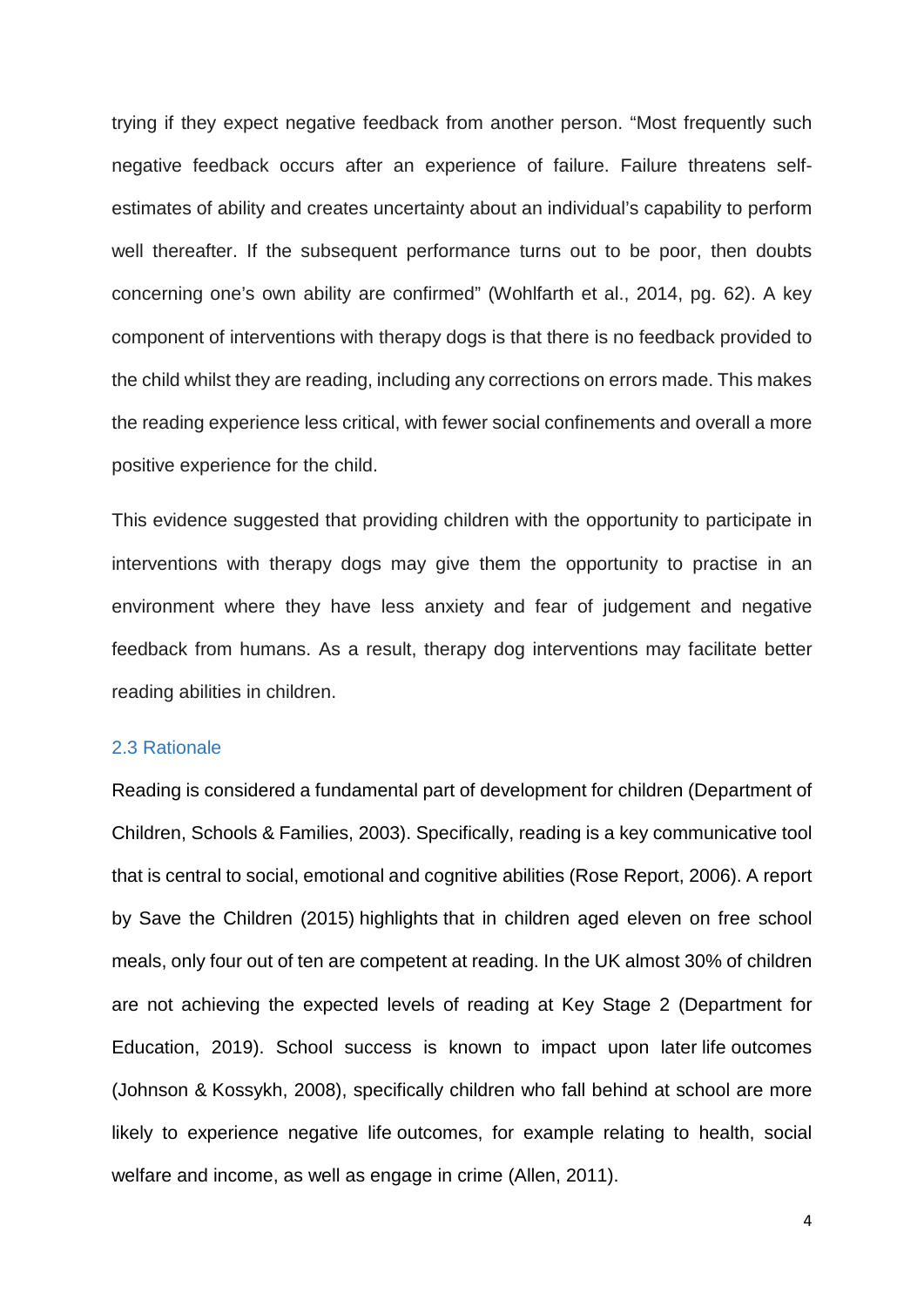As stated in a number of government documents, such as the SEND Code of Practice (DfE & DoH, 2015) and the Every Child Matters agenda (Department of Children, Schools & Families, 2003) ensuring the best outcomes for children and young people is imperative. Educational Psychologists have the opportunity with direct working with children, schools and their families to promote better outcomes for reading through intervention programmes. Additionally, Educational Psychologists in the UK are often involved with suggesting evidence-based reading interventions at the request of schools.

There has been popularity and an increase in the number of dogs that are being used in schools in the UK, as well as across other countries (Jalongo, Astorino & Bombo, 2004). For example, in the UK there are programmes supported by the Bark and Read Foundation (Bark & Read, n.d) where volunteers take dogs into school. Furthermore, the former UK Education Secretary Damian Hinds suggested that he believed dogs in schools were having a positive impact and encouraged more schools having a dog for intervention purposes. With this is mind, a better understanding of what the evidence is to support the use of therapy dog interventions on reading is needed.

#### 2.4 Review Question

How effective are one-to-one therapy dog interventions on reading ability in primary school children?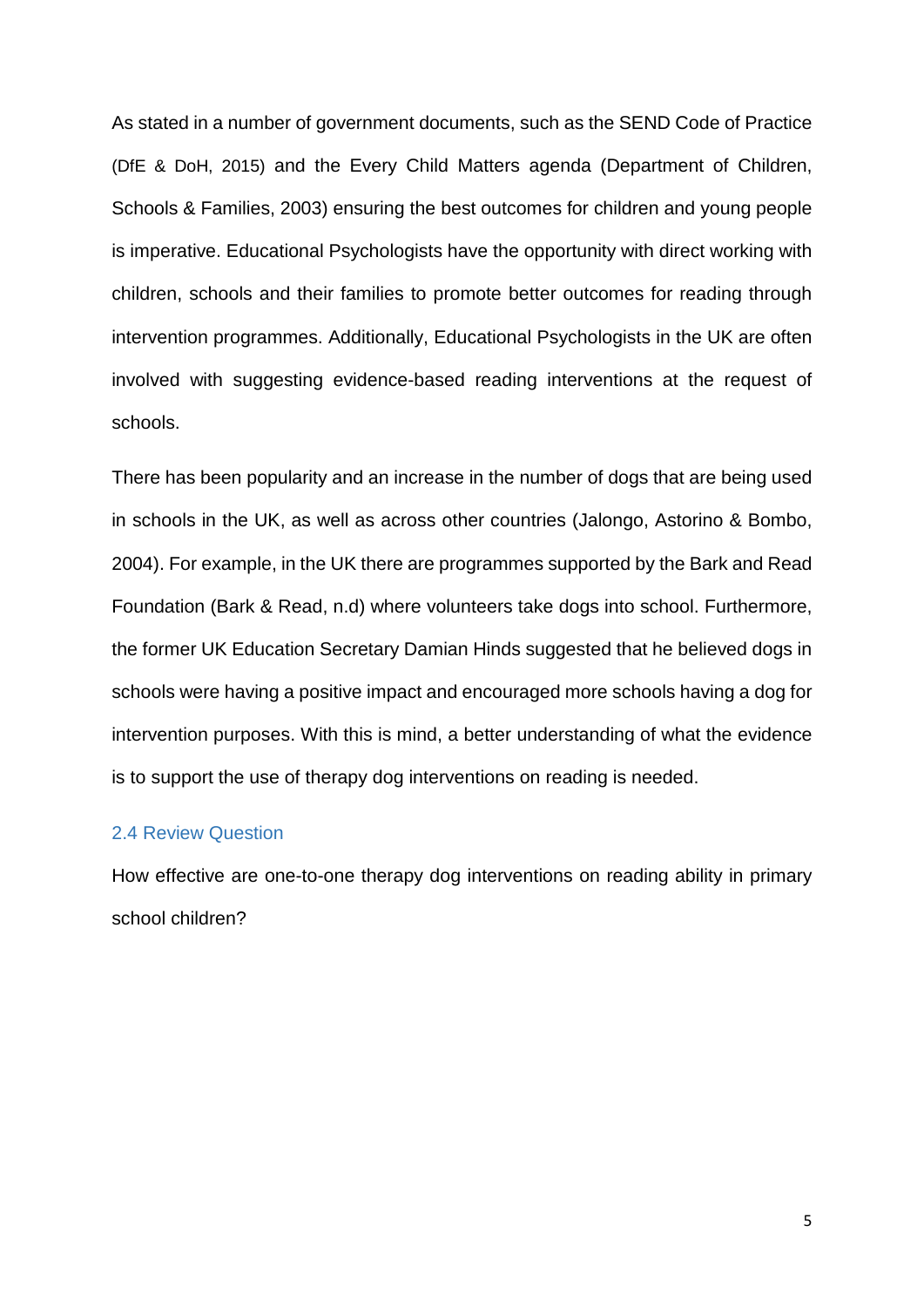#### **3. Critical Review of the Evidence**

#### 3.1 Literature Search

A systematic literature search was conducted in December 2019 for electronic journals using three databases, PsycInfo, ERIC and Web of Science. PsycInfo was selected for its focus on psychological research, ERIC for its educational focus and Web of Science for a broader range of literature. In addition an ancestral search was performed but no further results were found.

The following search terms were used:

Intervention Type: (dog therapy OR therapy dog OR puppy therapy OR therapy puppy OR therapy canine OR canine therapy OR school dog OR animal-assisted OR animalassisted reading OR canine-assisted OR canine-assisted reading OR classroom dog OR classroom puppy OR classroom canine)

#### AND

Population: (primary aged OR primary OR primary-aged OR key stage 1 OR key stage 2 OR key stage one OR key stage two OR elementary OR four year old OR 4 year old OR five year old OR 5 year old OR six year old OR 6 year old OR seven year old OR 7 year old OR eight year old OR 8 year old OR nine year old OR 9 year old OR ten year old OR 10 year old or eleven year old OR 11 year old OR year 1 OR year one OR year 2 OR year two OR year 3 or year three OR year 4 OR year four OR year 5 OR year five OR year 6 OR year six OR kindergarten OR first grade OR second grade OR third grade OR fourth grade OR fifth grade OR sixth grade)

AND

#### Outcome Measure: (reading OR literacy)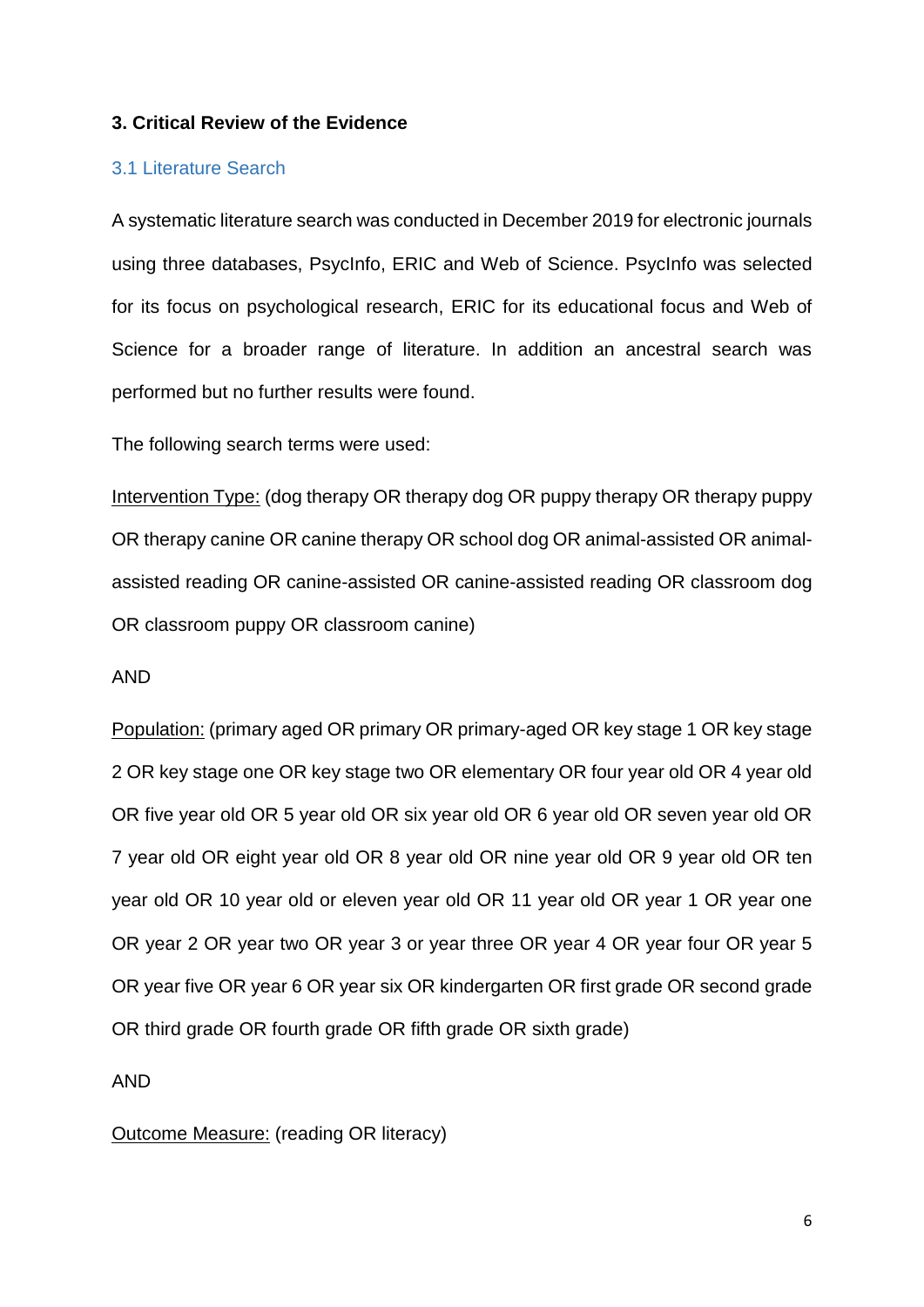#### 3.2. Inclusion and Exclusion Criteria

The search returned 60 results across the three databases. Screening for duplicates removed nine studies, followed by title and abstract screening against the inclusion and exclusion criteria leaving 11 studies. These 11 studies were screened at full-text level allowing further details to be considered against the inclusion and exclusion criteria and this process resulted in five studies remaining (see Figure 1). A detailed description of the inclusion and exclusion criteria for this can be seen in Table 1. For a full list of the studies included in this review see Table 2. A list of the studies excluded at full text screening can be seen in Appendix A. For a table describing the key features of each study see the Mapping the Field table in Appendix B.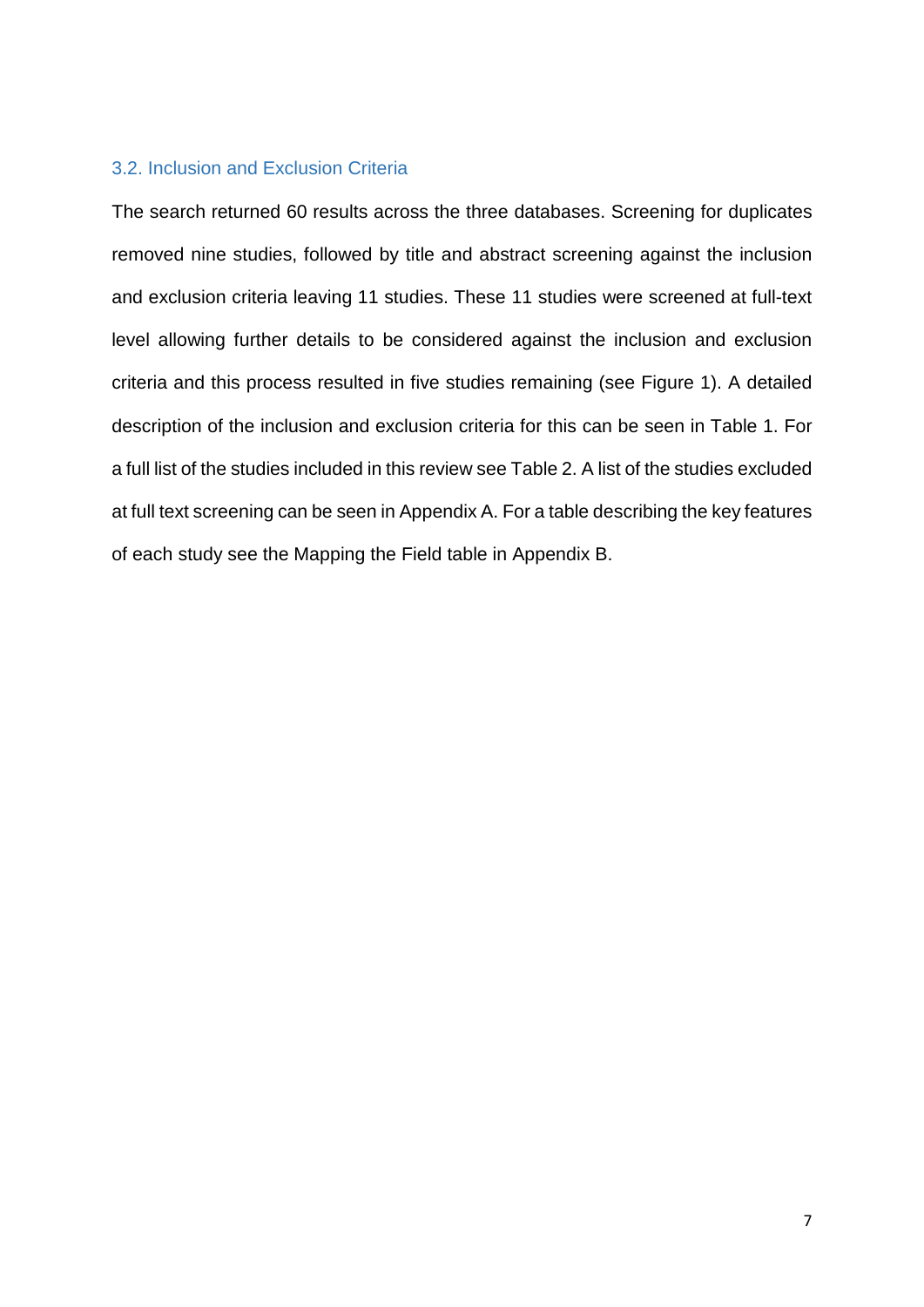# Table 1

# *List of Inclusion and Exclusion Descriptors by Criteria*

| <b>Criteria</b>           | <b>Inclusion</b>                                                                                                                  | <b>Exclusion</b>                                                                                                                                                                                      | <b>Rationale</b>                                                                                   |
|---------------------------|-----------------------------------------------------------------------------------------------------------------------------------|-------------------------------------------------------------------------------------------------------------------------------------------------------------------------------------------------------|----------------------------------------------------------------------------------------------------|
| 1. Type of<br>publication | Published in a peer-reviewed<br>journal                                                                                           | Not published in peer-reviewed journal                                                                                                                                                                | To ensure methodological quality<br>and rigour of the research                                     |
| 2. Language               | Published or translated into<br>English                                                                                           | Not published or translated into English                                                                                                                                                              | To ensure researcher<br>understanding                                                              |
| 3. Intervention           | a) A therapy dog reading<br>intervention<br>b) Delivered on a one-to-one<br>basis<br>c) Intervention was more than<br>one session | a) Interventions without a therapy dog<br>reading component<br>b) A therapy dog reading intervention<br>in groups<br>c) No intervention, therapy dog reading<br>to assess casual impact (one session) | The review focuses on the impact<br>of a therapy dog reading<br>intervention on a one-to-one basis |
| 4. Participants           | Attending a primary school                                                                                                        | Not attending a primary school                                                                                                                                                                        | The review focuses on primary<br>children due to children learning to                              |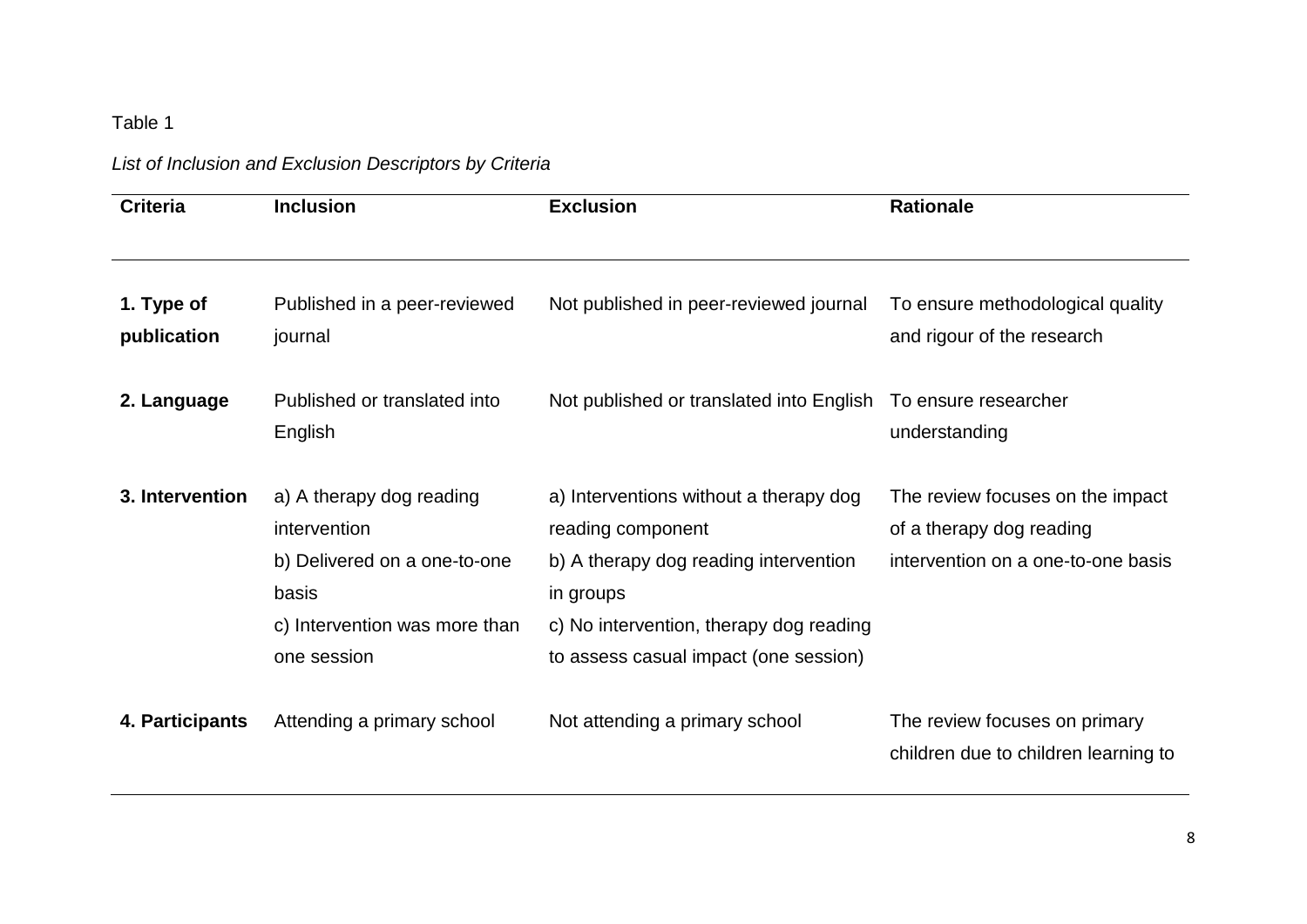| <b>Criteria</b> | <b>Inclusion</b>            | <b>Exclusion</b>           | <b>Rationale</b>                  |
|-----------------|-----------------------------|----------------------------|-----------------------------------|
|                 |                             |                            |                                   |
|                 |                             |                            | read and their reading developing |
|                 |                             |                            | fluency at this age               |
| 5. Design       | a) Quasi-experimental       | a) Non-experimental design | The review aims to assess casual  |
|                 | b) Randomised Control Trial | b) Secondary data          | impact                            |
|                 | c) Experimental design (pre | c) Qualitative data        |                                   |
|                 | and post test data)         |                            |                                   |
|                 | d) Primary data             |                            |                                   |
|                 | e) Quantitative data        |                            |                                   |
| 6. Date of      | $2006 - 2019$               | Pre 2006                   | Considers literature since the    |
| publication     |                             |                            | implementation of the phonics     |
|                 |                             |                            | review (Rose Report, 2006) as a   |
|                 |                             |                            | strategy for teaching reading     |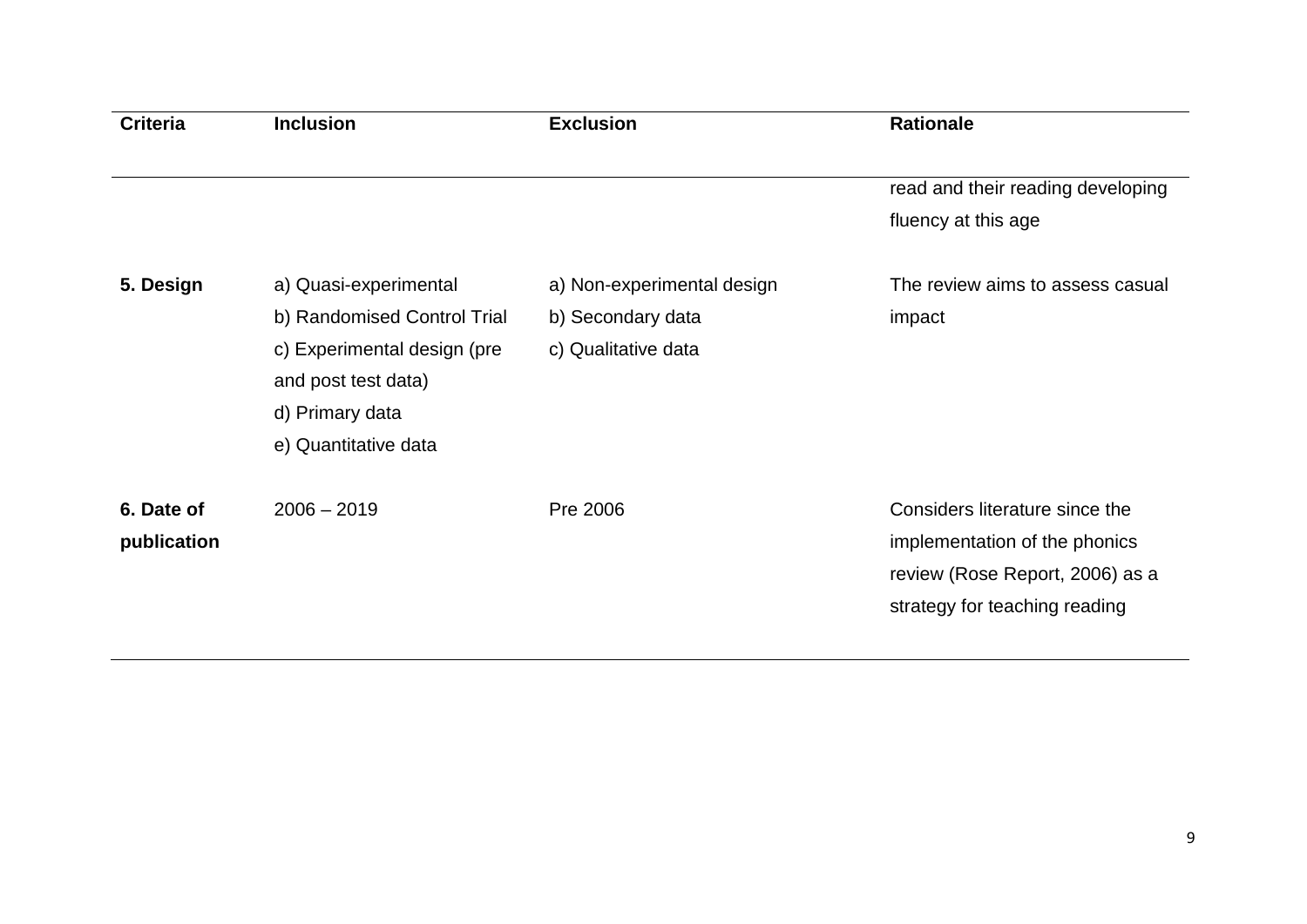Figure 1

*Flow Diagram of Selection Process*

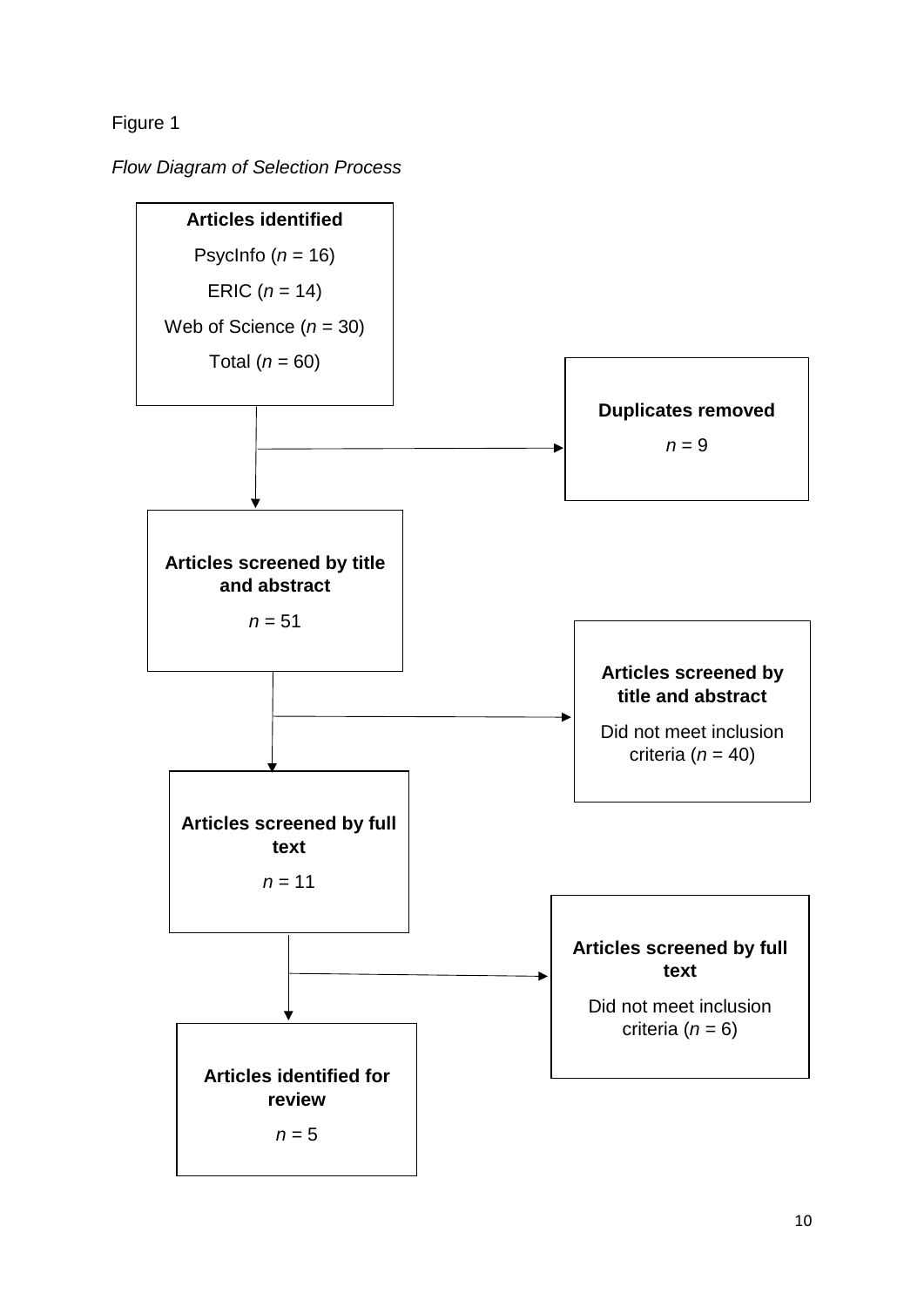## Table 2

# *Full List of Studies in this Review*

## **Full Study Reference**

- 1 Lenihan, D., McCobb, E., Diurba, A., Linder, D., & Freeman, L. (2016). Measuring the Effects of Reading Assistance Dogs on Reading Ability and Attitudes in Elementary Schoolchildren. *Journal of Research in Childhood Education, 30*(2), 252-259.
- 2 Linder, D. E., Mueller, M. K., Gibbs, D. M., Alper, J. A., & Freeman, L. M. (2018). Effects of an animal-assisted intervention on reading skills and attitudes in second grade students. *Early Childhood Education Journal*, *46*(3), 323-329.
- 3 Levinson, E. M., Vogt, M., Barker, W. F., Jalongo, M. R., & Van Zandt, P. (2017). Effects of reading with adult tutor/therapy dog teams on elementary students' reading achievement and attitudes. *Society & Animals*, *25*(1), 38-56.
- 4 Uccheddu, S., Albertini, M., Pierantoni, L., Fantino, S., & Pirrone, F. (2019). The Impacts of a Reading-to-Dog Programme on Attending and Reading of Nine Children with Autism Spectrum Disorders. *Animals*, *9*(8), 491.
- 5 Le Roux, M. C., Swartz, L., & Swart, E. (2014). The effect of an animalassisted reading program on the reading rate, accuracy and comprehension of grade 3 students: A randomized control study. *Child & Youth Care Forum*, *43*(6), 655-673.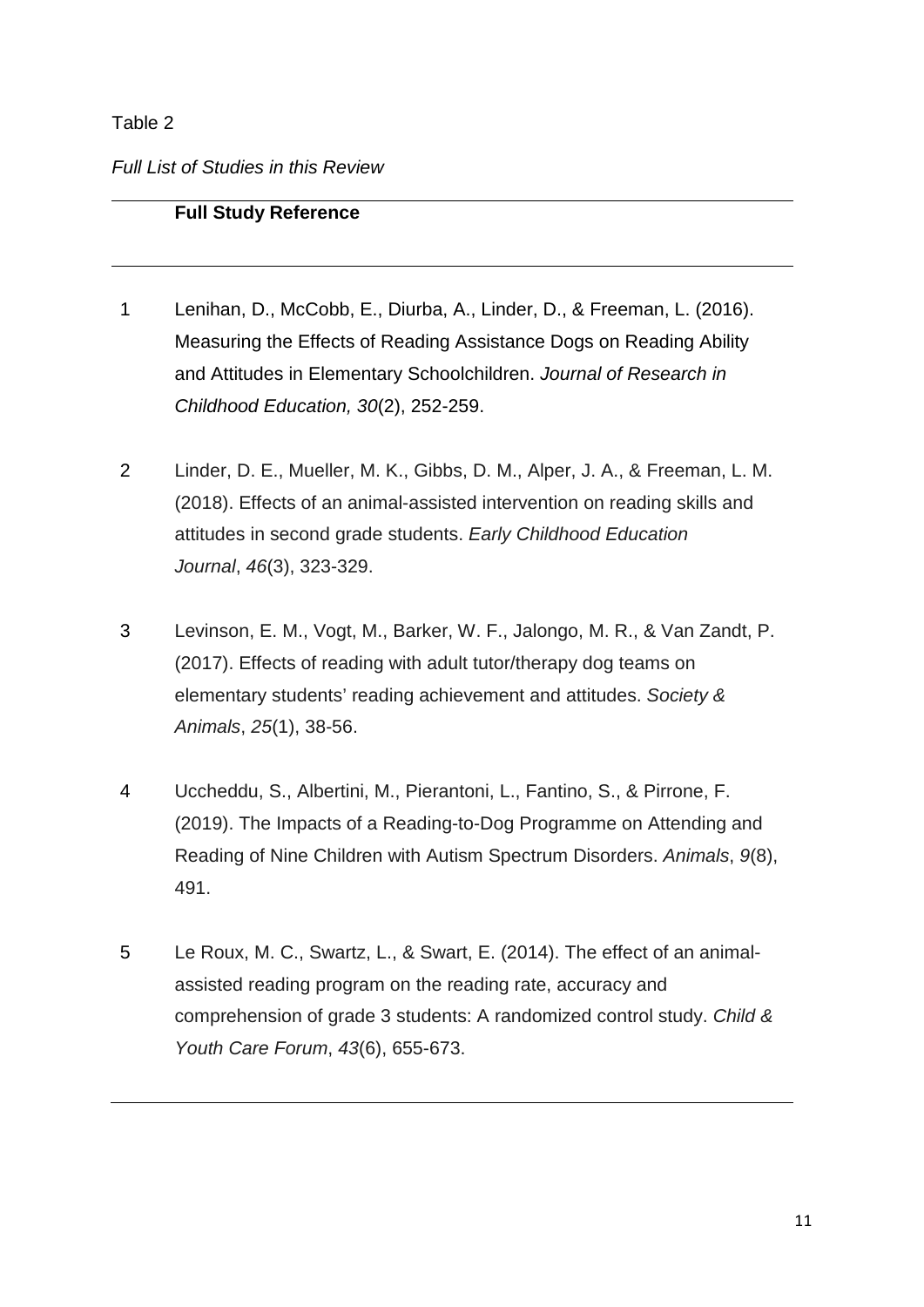#### 3.3 Weight of Evidence

Using the Gough (2007) Weight of Evidence (WoE) Framework the five studies in this review were evaluated for their methodological quality and relevance, and moreover to consider the extent to which they answer the review question. Harden and Gough (2012) describe three key areas of weighing the quality and relevance of studies; WoE A methodological quality, WoE B methodological relevance, WoE C topic relevance to the review question. These WoE contribute to an overall WoE D (see Table 3 below).

WoE A was assessed using the Gersten, Fuchs, Compton, Coyne, Greenwood & Innocenti (2005) coding protocol, designed for use with group experimental studies (see Appendix C). This protocol was adapted as appropriate to critically appraise the research within this review (see Appendix F for details). For WoE B the Petticrew and Roberts (2003) typology was employed due to the nature of the review question (see Appendix D), and for WoE C a user-defined criteria was produced (see Appendix E) to examine the topic relevance to the review question.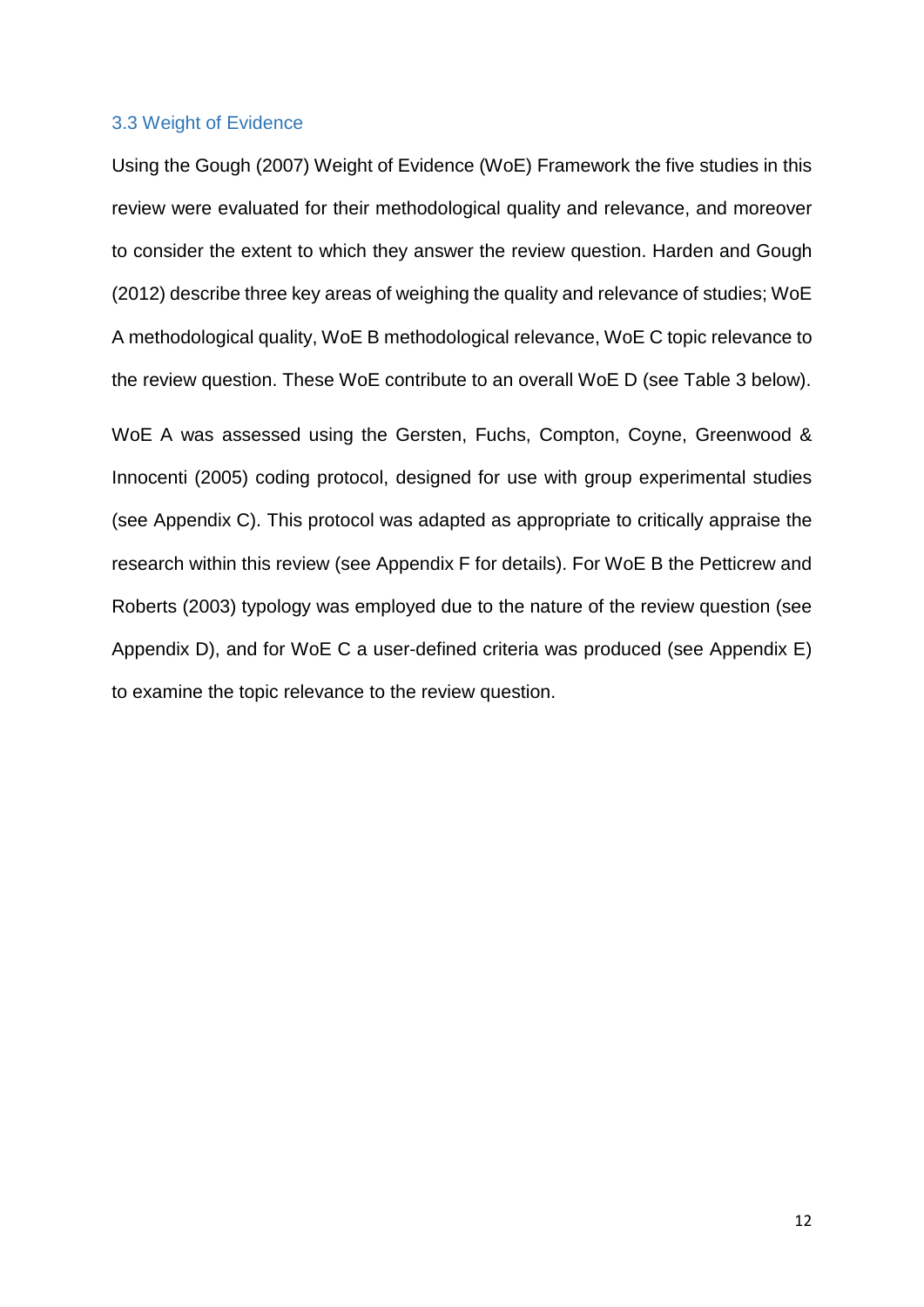#### Table 3

| <b>Studies</b>         | WoE A | WoE B | WoE C          | <b>WoED</b>              |
|------------------------|-------|-------|----------------|--------------------------|
| Lenihan et al. (2016)  | 1     | 3     | 2              | $\mathbf{2}$             |
| Linder et al. (2018)   | 1     | 3     | $\overline{2}$ | (Medium)<br>$\mathbf{2}$ |
|                        |       | 3     | $\overline{2}$ | (Medium)                 |
| Levinson et al. (2017) | 3     |       |                | 2.67<br>(High)           |
| Uccheddu et al. (2019) | 2     | 3     | 2.25           | 2.42<br>(Medium)         |
| Le Roux et al. (2014)  | 3     | 3     | 2.5            | 2.83<br>(High)           |

*Low 1.4 or less, Medium 1.5-2.4, High 2.5 or above*

#### *Participants*

A total of 199 participants were recruited into the five studies in this review, the studies ranged from nine participants in the smallest study (Uccheddu, Albertini, Pierantoni, Fantino & Pirrone, 2019) to 102 in the largest (Le Roux et al., 2014). These participants ranged in age from six to thirteen years of age, with three studies having a wide range of ages (Le Roux et al., 2014; Levinson, Vogt, Barker, Jalongo & Van Zandt, 2017; Uccheddu et al., 2019), and two studies solely looking at one year group (Lenihan, McCobb, Diurba, Linder & Freeman , 2016; Linder, Mueller, Gibbs, Alper & Freeman, 2018). These studies characterise a good age range found within primary schools and as a result provide a representative sample.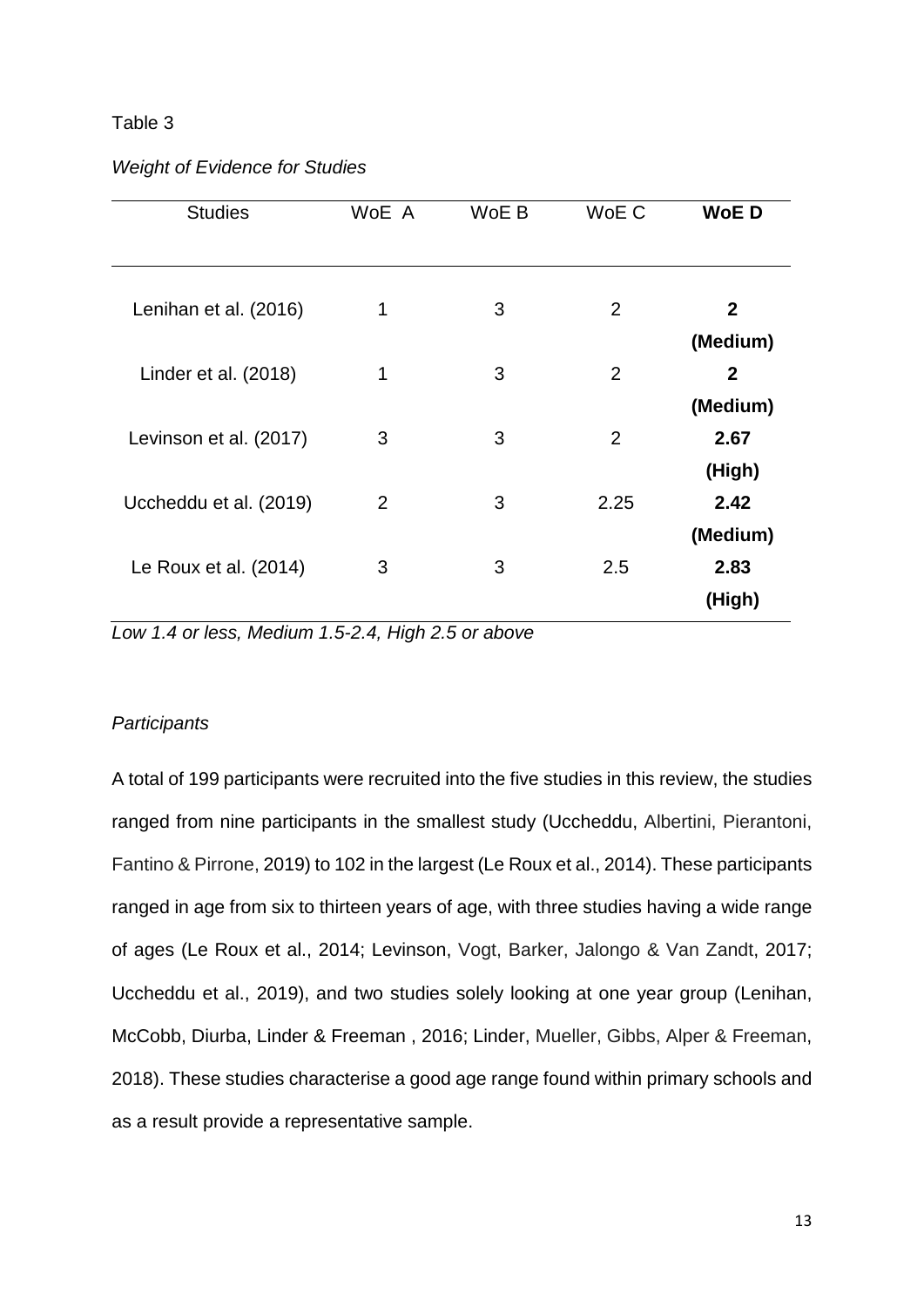When exploring WoE C, one important criteria for consideration was the location of participants, with the United Kingdom (UK) having the most relevance to the review, followed by OECD countries and finally non-OECD countries. The studies ranged in location from the United States of America (USA), Italy and South Africa. Le Roux et al. (2014) scored lowest for this criterion in WoE C due to being in South Africa, which is the least likely to be comparable to the UK education system. The remaining four studies were from OECD countries (Lenihan et al., 2016; Levinson et al., 2017; Linder et al., 2018; Uccheddu et al., 2019) which are likely to be a closer match to the UK education system due to their social and economic similarities, and therefore they are more likely to be representative of schools in the UK. None of the studies scored the highest rating for location in WoE C, with none of the studies conducted in the UK.

### *Design*

All five studies were categorised as randomised control trials (RCTs), resulting in receiving the highest rating for WoE B. RCTs are considered to be the highest quality methodological design, seen as 'gold standard' in relation to efficacy research (Petticrew & Roberts, 2003), and RCTs were also the most appropriate for the review question. Despite the random allocation of participants to groups in RCTs, these can vary tremendously in the procedure of the experimental and control groups. For example, the control group serves as a comparison to the experimental condition however if the control do not partake in an additional activity or treatment to usual (no treatment control), it is unclear if the change occurred due to the intervention itself or another factor such as the attention received. In contrast, by participants actively partaking in an alternative activity or treatment (treatment control) the effect of the experimental group (intervention) can be measured more accurately. The experimental groups were similar in content, however the control groups varied greatly

14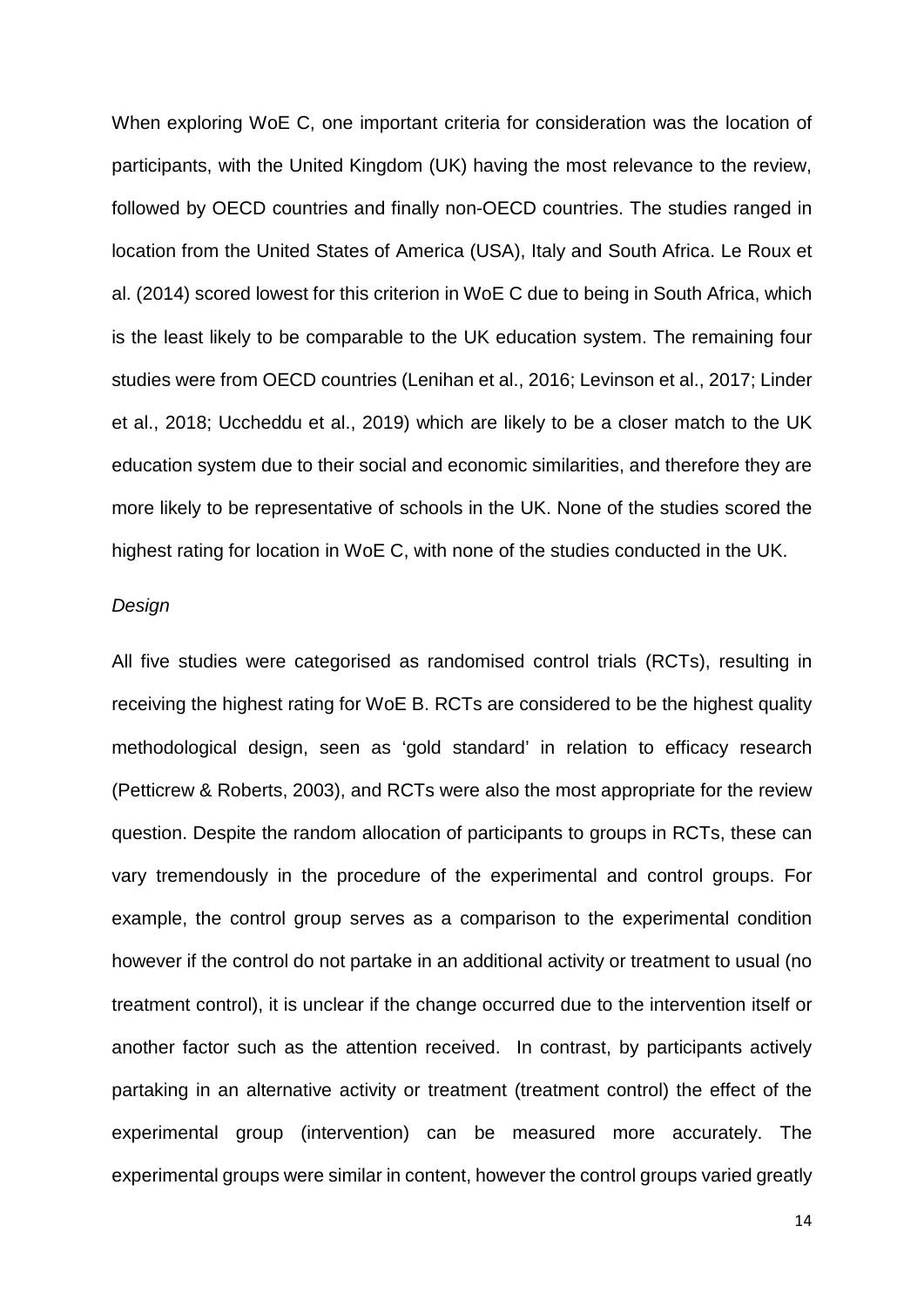and this was reflected in the WoE C. Linder et al. (2018) scored the lowest for WoE C control group criteria due to the participants in the control group not receiving an alternative treatment but continued their normal school and home-based school activities- in this case reading at home (no treatment control). In comparison, a number of studies used a treatment control, and received a medium rating for WoE C control group criteria, where the participants read to an adult (Lenihan et al., 2016; Uccheddu et al., 2019) or a peer (Levinson et al., 2017). Le Roux et al. (2014) received the highest rating for WoE C control group criteria, having multiple control groups, both encompassing a no treatment control where participants continued with their normal school activities and two treatment controls with participants reading to an adult or teddy bear.

Whilst in most studies participants only took part in the experimental or control condition (Lenihan et al., 2016; Le Roux et al., 2014; Linder et al., 2018; Uccheddu et al., 2019), one of the studies in this review involved participants taking part in both conditions, using a repeated measures design (Levinson et al., 2017). This makes the effect of the intervention harder to interpret, due to half the participants having already experienced reading to a dog for a number of weeks before then taking part in the control condition where they read to a peer.

#### *Intervention*

The intervention consisted of the participants reading to a therapy dog, and as a result these did not differ in content due to the nature of the intervention. Where the interventions did vary was in the duration and number of sessions. Overall the total duration of the intervention was different across the studies, with the longest being 5 hours across 10 weeks (Uccheddu et al., 2019), followed by 3 hours reading (6 hours

15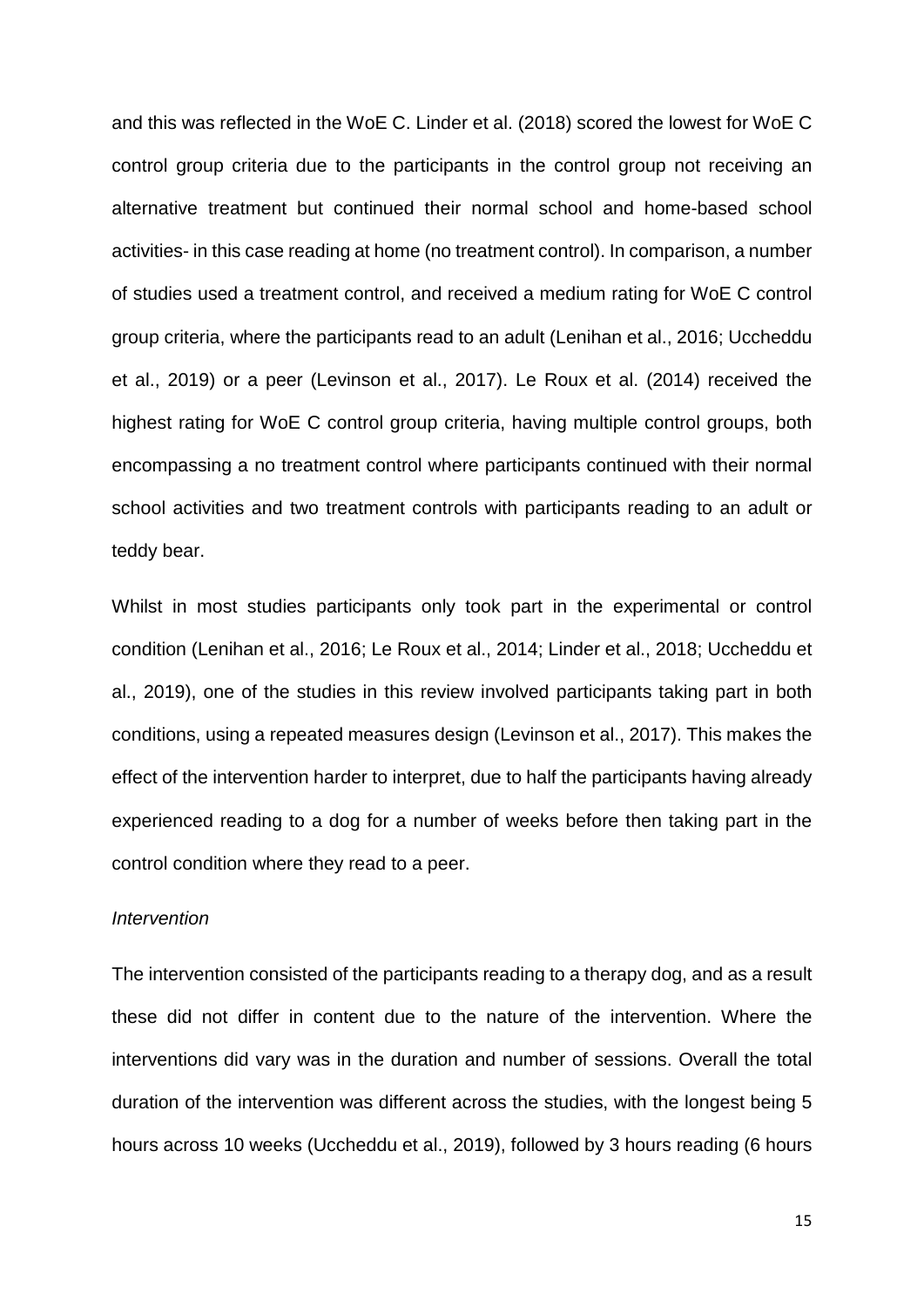total with the dog) over 6 weeks (Linder et al., 2018), and a number of the studies were approximately 2.5 hours over 5 weeks (Lenihan et al., 2016; Le Roux et al., 2014; Levinson et al., 2017). As seen above the number of weeks ranged from five to ten and the amount of time and the number of session in the intervention per week was different ranging from 15 minutes per session (Levinson et al., 2017; Le Roux et al. 2014) to 30 minutes per session (Lenihan et al., 2016; Linder et al., 2018; Uccheddu et al., 2019) as well as once (Le Roux et al. 2014; Lenihan et al., 2016; Linder et al., 2018; Uccheddu et al., 2019) or twice (Levinson et al., 2017) per week. Consequently, the intensity of the intervention varied greatly.

#### *Measures*

All studies measured reading accuracy, either with curriculum-based (Lenihan et al., 2016; Levinson et al., 2017; Linder et al., 2018) or standardised reading assessments (Le Roux et al., 2014; Uccheddu et al., 2019). Additional measures of reading ability were examined in the studies, including comprehension by some (Le Roux et al., 2014; Linder et al., 2018; Uccheddu et al., 2019) but not all studies, as a result the review focuses on reading accuracy.

#### *Outcome Measures and Effect Sizes*

Outcome measures are reported for reading accuracy for all five studies in the review. These were measured consistently despite the use of different instruments. Some additional measures of reading ability were reported for some studies however there was not consistent measures resulting in these not being reported as part of this review. The results presented focus on differences in control and intervention groups on reading ability to assess the impact of therapy dogs (see Table 4). The effect sizes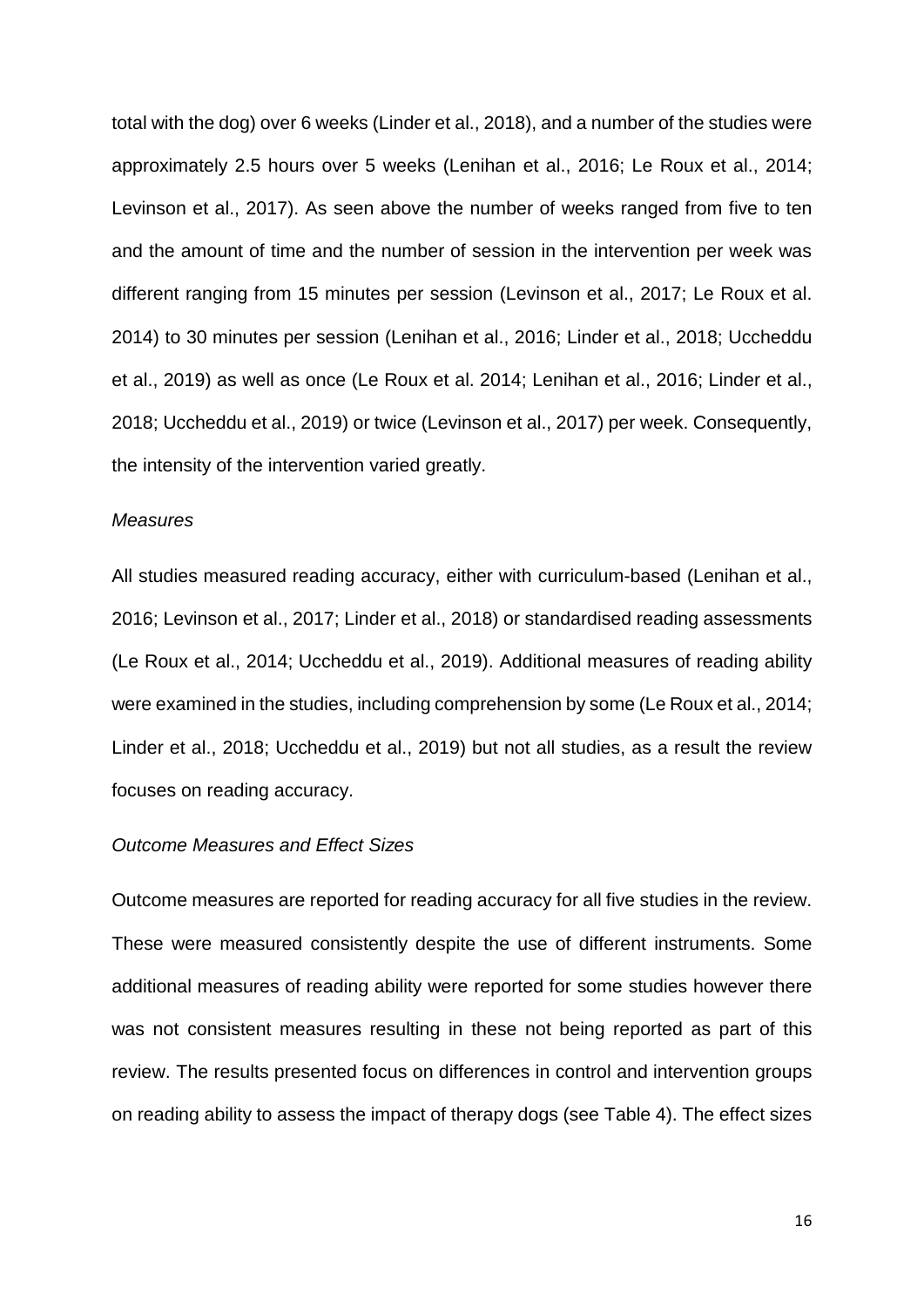reported are Cohen's d, and where effect sizes were not available they were calculated permitting that sufficient information was present to do this.

Lenihan et al. (2016) had a medium effect (as displayed in Table 4) despite a small sample size. The results indicate that there is a strong relationship between the variables, thus given a larger sample size the findings may have had a larger effect size. Le Roux et al. (2014) reported a small effect size, despite the impact of a larger sample size. Le Roux et al. (2014) had the largest sample in the studies in this review, and also received the highest overall rating for methodological rigour and relevance on WoE D. Research by Levinson et al. (2017) found a range of effect sizes across a range of year groups from small effects for the oldest children measured in 5<sup>th</sup> Grade, medium for both 3<sup>rd</sup> and 4<sup>th</sup> Grades and large for the youngest children in 2<sup>nd</sup> Grade. These samples per year group were comparatively some of the smallest in comparison to other studies in this review. This study demonstrates the impact of therapy dogs specifically with a range of ages, and interestingly the effects on reading ability are larger for the youngest children and the effect sizes get smaller the older the children become. This has implications when considering at what age this intervention would be most effective.

Uccheddu et al. (2019) reported no effect between the variables, however this was the smallest sample with just nine participants and therefore it is likely any real effects would not be detected with such small representation of the population. Similarly, Linder et al. (2018) found no effect of intervention (see Table 4). This study received the lowest overall WoE D, with a low rating overall on WoE A. There was a lack of clarity in the procedures in how the intervention was approached in terms of set up for reading and what the participants were told. In addition the control group

17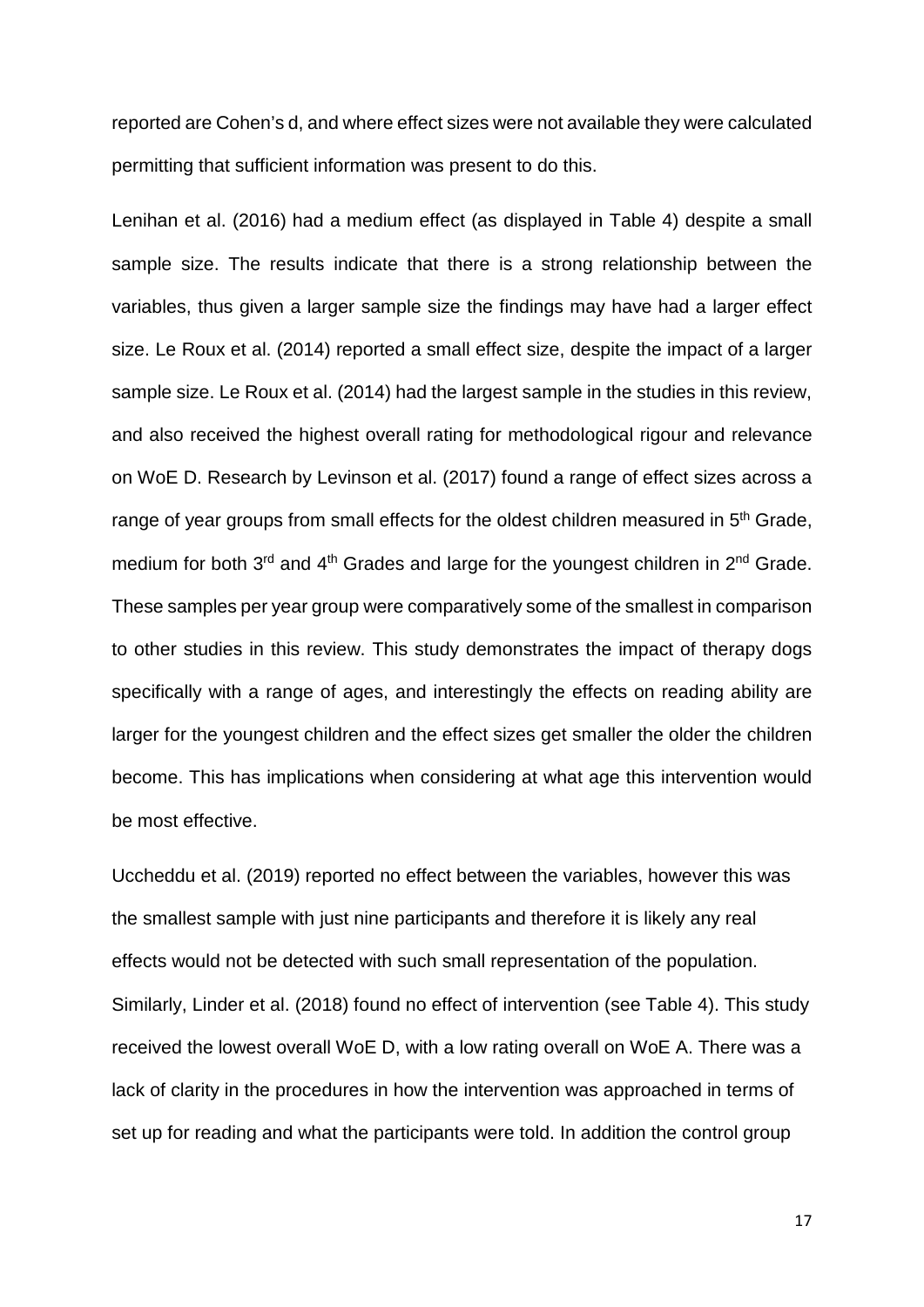was a non-treatment control with little known about the allocated reading time the children had or what was done during this time.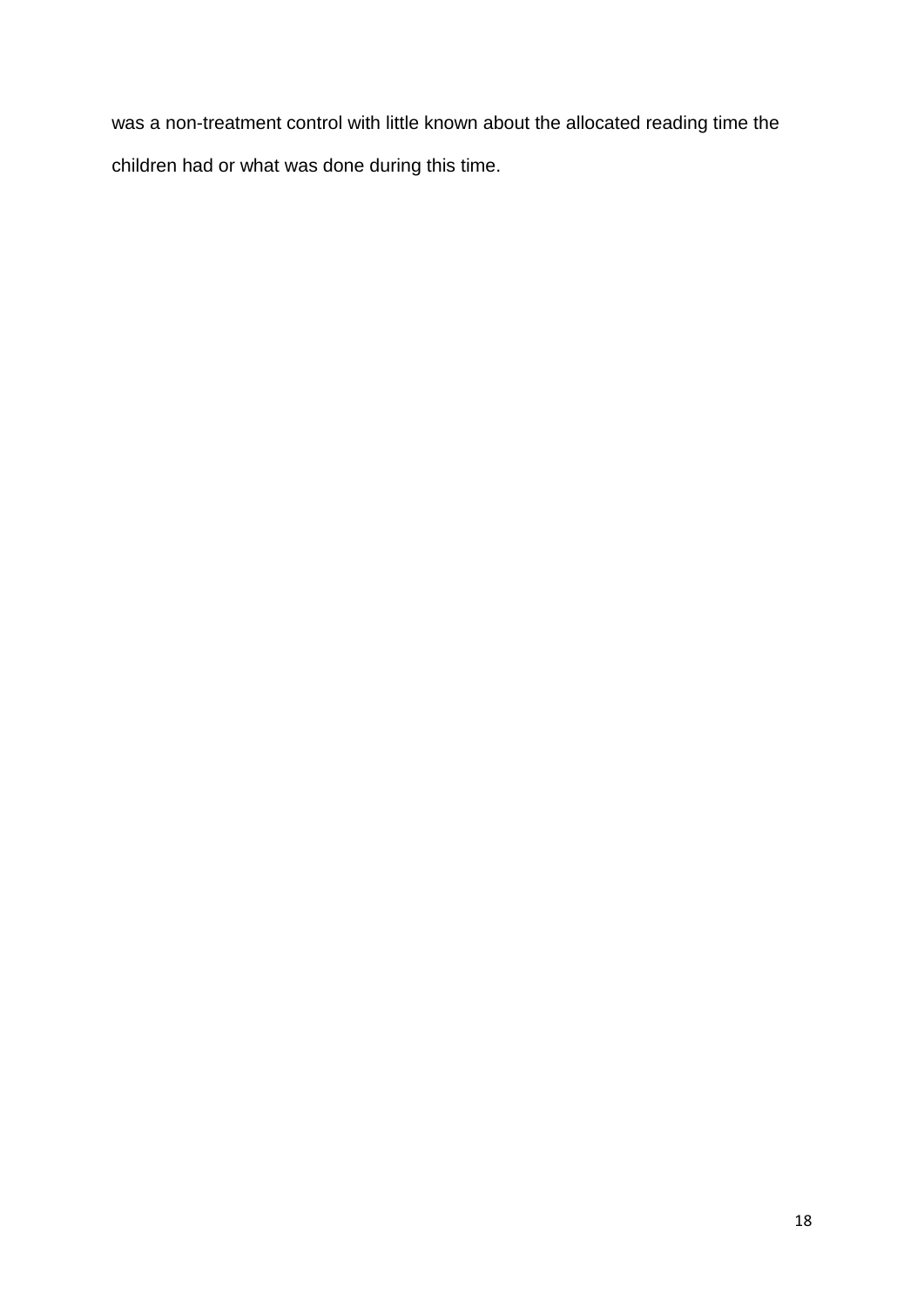# Table 4

# *Effect Sizes and Overall Quality Indicators*

| <b>Study</b>              | Measures of<br><b>Reading Accuracy</b>        | Number of<br>Participants | Sample                | <b>Effect Size</b><br>(Cohen's d) | Descriptor | WoE D          |  |
|---------------------------|-----------------------------------------------|---------------------------|-----------------------|-----------------------------------|------------|----------------|--|
| Lenihan et<br>al. (2016)  | Curriculum-based<br>measures                  | 15                        | $2nd$ Grade           | .79                               | Medium     | $\overline{2}$ |  |
|                           |                                               |                           |                       |                                   |            | (Medium)       |  |
| Linder et al.<br>(2018)   | <b>DIEBELS</b> (standard<br>class assessment) | 28                        | $2nd$ Grade           | $-.11$                            | No Effect  | $\overline{2}$ |  |
|                           |                                               |                           |                       |                                   |            | (Medium)       |  |
| Levinson et<br>al. (2017) | Curriculum-based<br>measures                  | 11                        | 2 <sup>nd</sup> Grade | .93                               | Large      |                |  |
|                           |                                               | 13                        | 3 <sup>rd</sup> Grade | $-68$                             | Medium     | 2.67           |  |
|                           |                                               | 10                        | 4 <sup>th</sup> Grade | .59                               | Medium     | (High)         |  |
|                           |                                               | 11                        | 5 <sup>th</sup> Grade | .28                               | Small      |                |  |
| Uccheddu et<br>al. (2019) | Cornoldi Reading<br>Test                      | $9\,$                     | 6-11 years of         | .00.                              | No Effect  | 2.42           |  |
|                           |                                               |                           | age                   |                                   |            | (Medium)       |  |
| Le Roux et<br>al. (2014)  | Neale Analysis of                             | 102                       | 7-13 years of         | .29                               | Small      | 2.83           |  |
|                           | <b>Reading Ability</b>                        |                           |                       |                                   | age        |                |  |

*Reading accuracy was the only common measure of reading ability across studies – the review question focuses on this outcome measure Cohen's d effect size: small = .20, medium = .50, large = .80*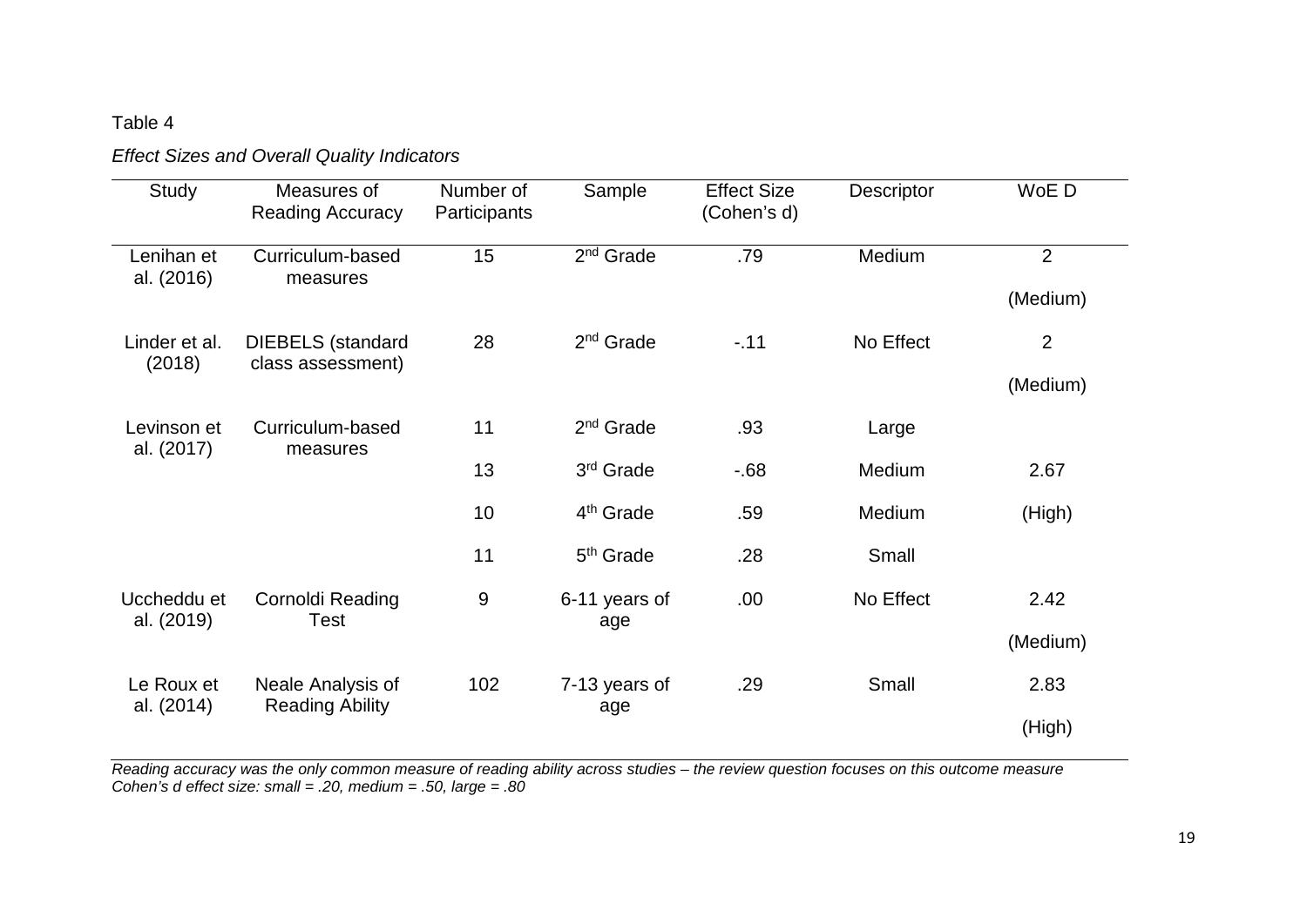#### **4. Conclusions and Recommendations**

This literature review explored to what extent one-to-one therapy dog interventions are effective at enhancing reading abilities of primary school children. The research findings for this intervention are mixed, with some large (Levinson et al., 2017), medium (Lenihan et al., 2016; Levinson et al., 2017), and small effect sizes (Le Roux et al., 2014) as well as no effects found (Linder et al. 2018; Uccheddu et al., 2019). Whilst there were a number of effects shown, due to the variation in intervention details, small sample sizes and methodological quality of each study it is difficult to make conclusive statements regarding the overall effectiveness. Larger samples would give more representative findings of a whole population.

Of the studies that found no effect, Uccheddu et al. (2019) had the smallest sample size overall and it is likely that the study was underpowered with such a small sample. Linder et al. (2018) also demonstrated no effect, however this study did not have a treatment control group. Instead the control group was described as continuing with everyday lessons and a comparison was made to the after school reading homework the children were set being similar to the additional reading time the intervention group experienced. Despite this, there was no understanding of the reading experience at home, or in fact if the controls felt more comfortable reading at home, or were also reading to a dog. This study received the lowest overall WoE D, with a low rating overall on WoE A. There was a lack of clarity in the procedures in how the intervention was approached in terms of the set up for reading and what the participants were told. This may have also led to less clarity for those running the intervention if these details had not been specified.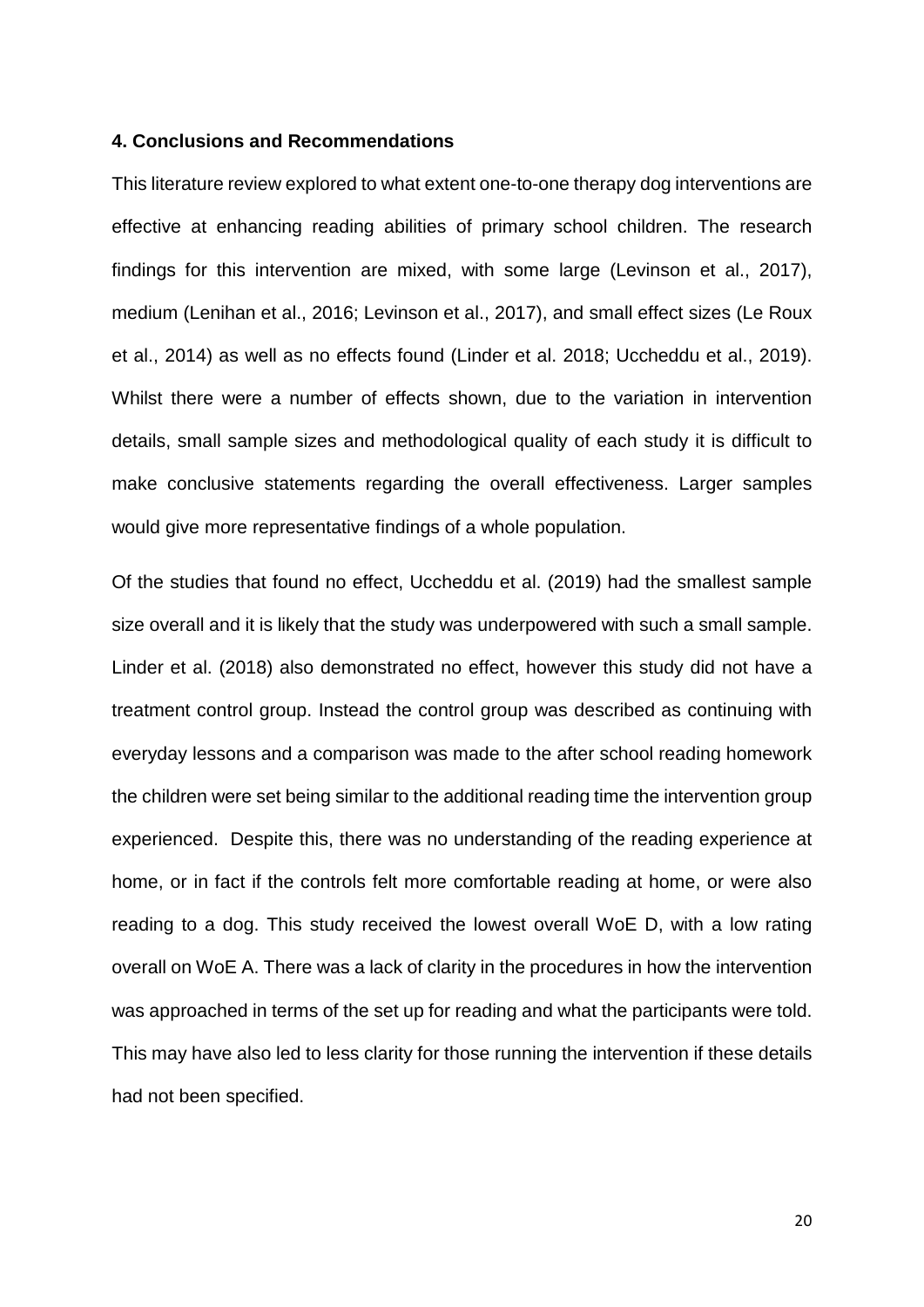The research in this review involved the same intervention, however therapy dog interventions are not prescribed to the finer details. Consequently, while many reading programmes will be defined to run for a set number of weeks and session lengths, the specifics of therapy dog interventions are more indistinct. This has resulted in programmes that varied in the overall duration of intervention, with some studies having double the amount of intervention time than others, as well as for double the number of sessions and overall weeks of intervention. The intensity and the repetition of reading sessions may have had an unknown effect on reading ability. Similarly, most programmes were only five weeks with short durations of sessions. To consider the efficacy of such a programme these factors need to be considered in future research.

Despite post-test follow up in reading abilities, only one study (Le Roux et al., 2014) examined the longer term impact of the intervention on reading ability. With reading development being a gradual process it is possible that a lack of long-term follow up from the majority of the studies could have led to a missed effect of the intervention. Indeed there may have been an effect on reading but it would have taken longer to find observable measureable differences.

Levinson et al. (2017) was the only study to evaluate the impact of a therapy dog on reading abilities in different age ranges. This provided insightful evidence as to when it is most successful to intervene and when the effectiveness of these interventions become less so, although still effective overall. This has implications as to recognising when reading interventions may be most effective and should be considered by future researchers as well as with government initiatives.

Recommendations for future research would be to replicate the studies in this review, giving more standardised instructions to all participants, and using a substantially

21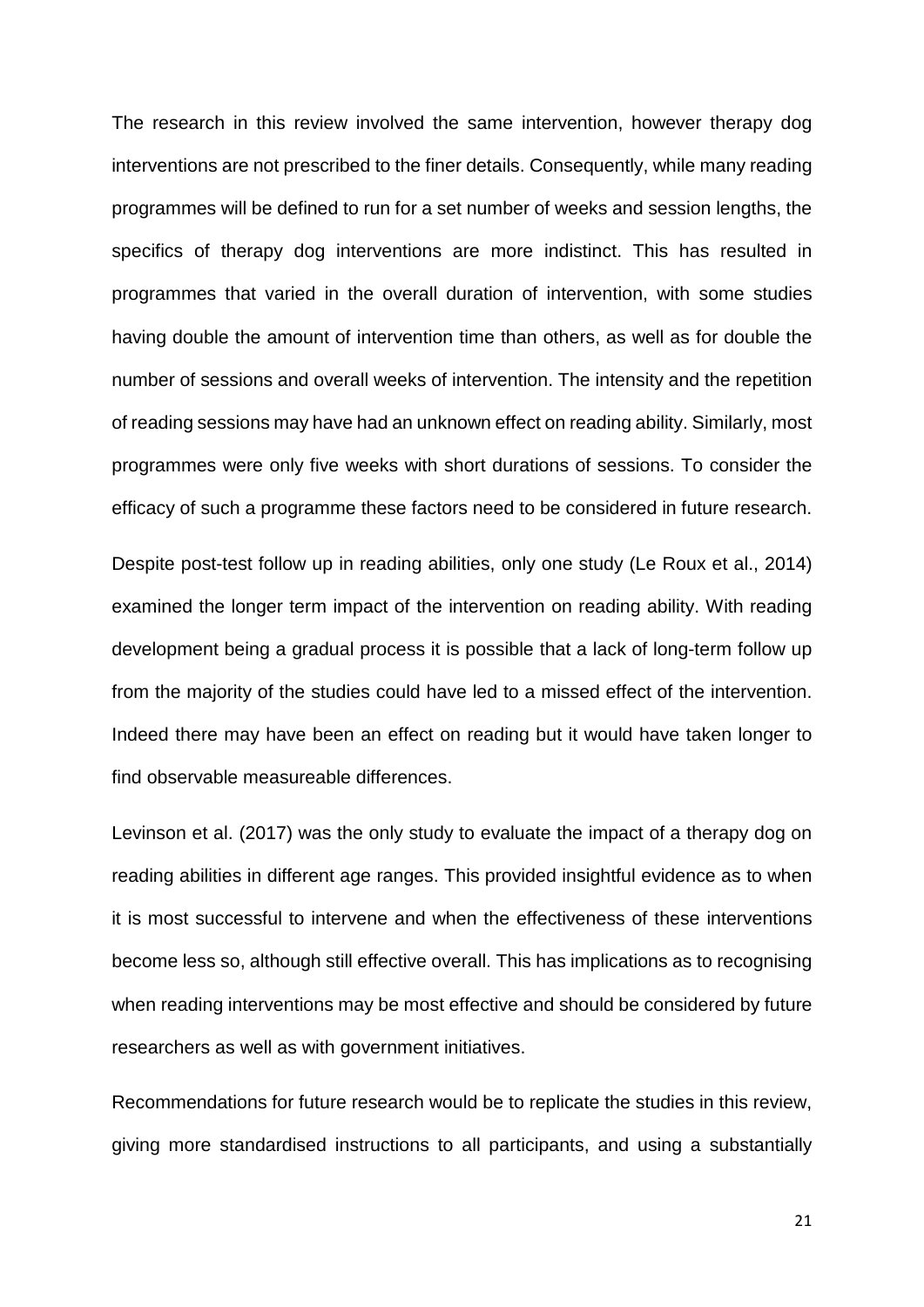larger sample size to ensure better generalisation of the findings. Interestingly, whilst a number of control groups were used, some of which were treatment controls, none of the comparison groups were for alternative programmes. It may be a consideration for future research to see how effective therapy dogs are compared to more accessible and less costly programmes to facilitate reading abilities. Equally, consideration of how long the sessions were and how many weeks would aid understanding of what would make a therapy dog intervention more effective.

At the present time, it would be difficult for Educational Psychologists to recommend the use of a therapy dog to facilitate reading abilities in primary school children. However, there is indicative evidence that there may be positive effects, and Educational Psychologists could be involved in conducting future research in the area. Despite this, therapy dogs are used for a range of purposes in schools, and the impact a therapy dog can have on other areas of development have not been considered in this review.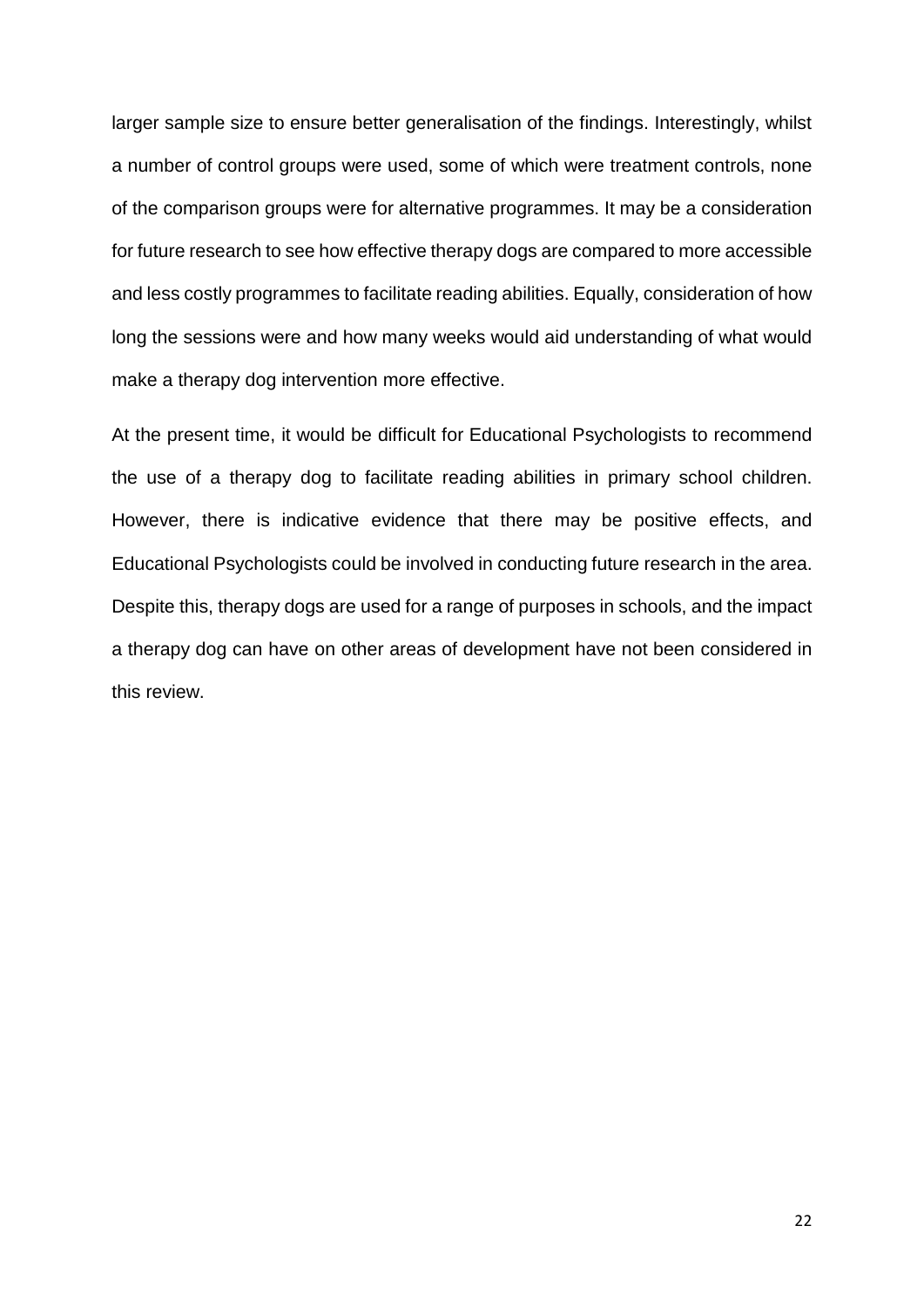#### **5. References**

Allen, G. (2011). Early intervention: the next steps. HM Government

Bark and Read. (n.d.). Retrieved from<https://www.thekennelclub.org.uk/barkandread> Connell, C. G., Tepper, D. L., Landry, O., & Bennett, P. C. (2019). Dogs in Schools: The Impact of Specific Human–Dog Interactions on Reading Ability in Children Aged 6 to 8 Years. *Anthrozoös*, *32*(3), 347-360.

Department for Education and Department of Health. (2015). Special educational needs and disability code of practice: 0 to 25 years.

Department for Education. (2019). National curriculum assessments: key stage 2, 2019 (revised).

Department of Children, Schools and Families (2003). Every Child Matters.

Friedmann, E., Katcher, A., Thomas, S., Lynch, J., & Messent, P. (1983). Social interaction and blood pressure: Influence of animal companions. *The Journal of Nervous and Mental Disease, 171*(8), 461–465.

Friedmann, E., Thomas, S. A., & Eddy, T. J. (2000). Companion animals and human health: Physical and cardiovascular influences. *Companion animals and us: Exploring the relationships between people and pets*, 125-142.

Friesen, L. (2010). Exploring animal-assisted programs with children in school and therapeutic contexts. *Early childhood education journal*, *37*(4), 261-267.

Geist, T. S. (2011). Conceptual framework for animal assisted therapy. *Child and Adolescent Social Work Journal*, *28*(3), 243.

Gersten, R., Puchs, L. S., Compton, D., Greenwood, C., & Innocenti, M. S.

(2005). Quality Indicators for Group Experimental and Quasi-Experimental

Research in Special Education. *Exceptional Children*, *71*(2), 149–164.

<https://doi.org/10.1177/001440290507100202>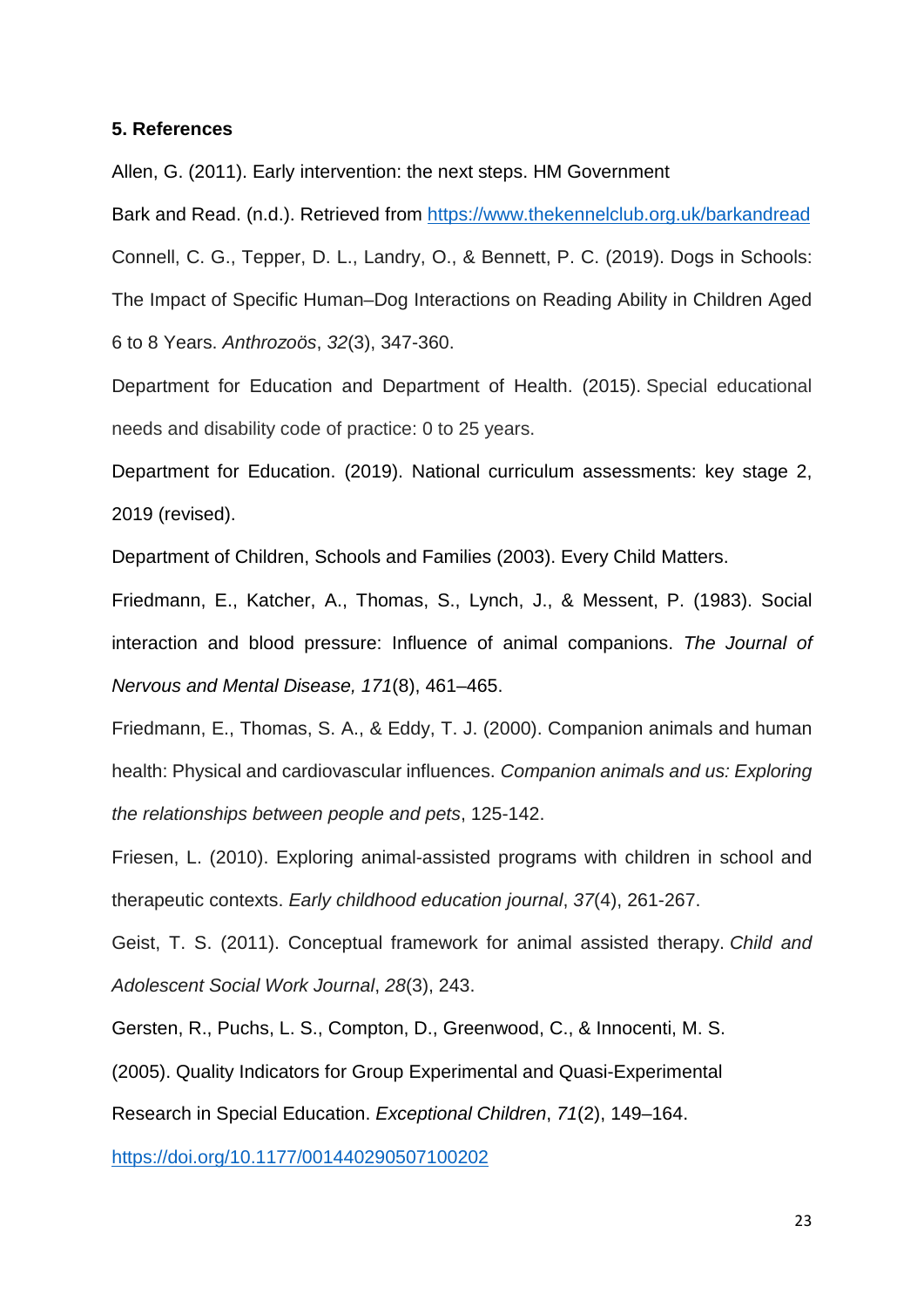Gough, D. (2007). Weight of evidence: a framework for the appraisal of the quality and relevance of evidence. *Research papers in education*, *22*(2), 213-228.

Harden, A., & Gough, D. (2012). Quality and relevance appraisal. Sage Publications.

Hughes, K. (2002). See Spot read. *Public Libraries, 41*(6), 328–330.

Jalongo, M. R., Astorino, T., & Bomboy, N. (2004). Canine visitors: The influence of therapy dogs on young children's learning and well-being in classrooms and hospitals. *Early Childhood Education Journal*, *32*(1), 9-16.

Johnson, P., & Kossykh, Y. (2008). *Early Years, Life Chances and Equality: A Literature Review.* Manchester: Equality and Human Rights Commission.

Kirnan, J., Siminerio, S., & Wong, Z. (2016). The impact of a therapy dog program on children's reading skills and attitudes toward reading. *Early Childhood Education Journal*, *44*(6), 637-651.

Le Roux, M. C., Swartz, L., & Swart, E. (2014). The effect of an animal-assisted reading program on the reading rate, accuracy and comprehension of grade 3 students: A randomized control study. *Child & Youth Care Forum*, *43*(6), 655-673.

Lenihan, D., McCobb, E., Diurba, A., Linder, D., & Freeman, L. (2016). Measuring the Effects of Reading Assistance Dogs on Reading Ability and Attitudes in Elementary Schoolchildren. *Journal of Research in Childhood Education, 30*(2), 252-259.

Levinson, E. M., Vogt, M., Barker, W. F., Jalongo, M. R., & Van Zandt, P. (2017). Effects of reading with adult tutor/therapy dog teams on elementary students' reading achievement and attitudes. *Society & Animals*, *25*(1), 38-56.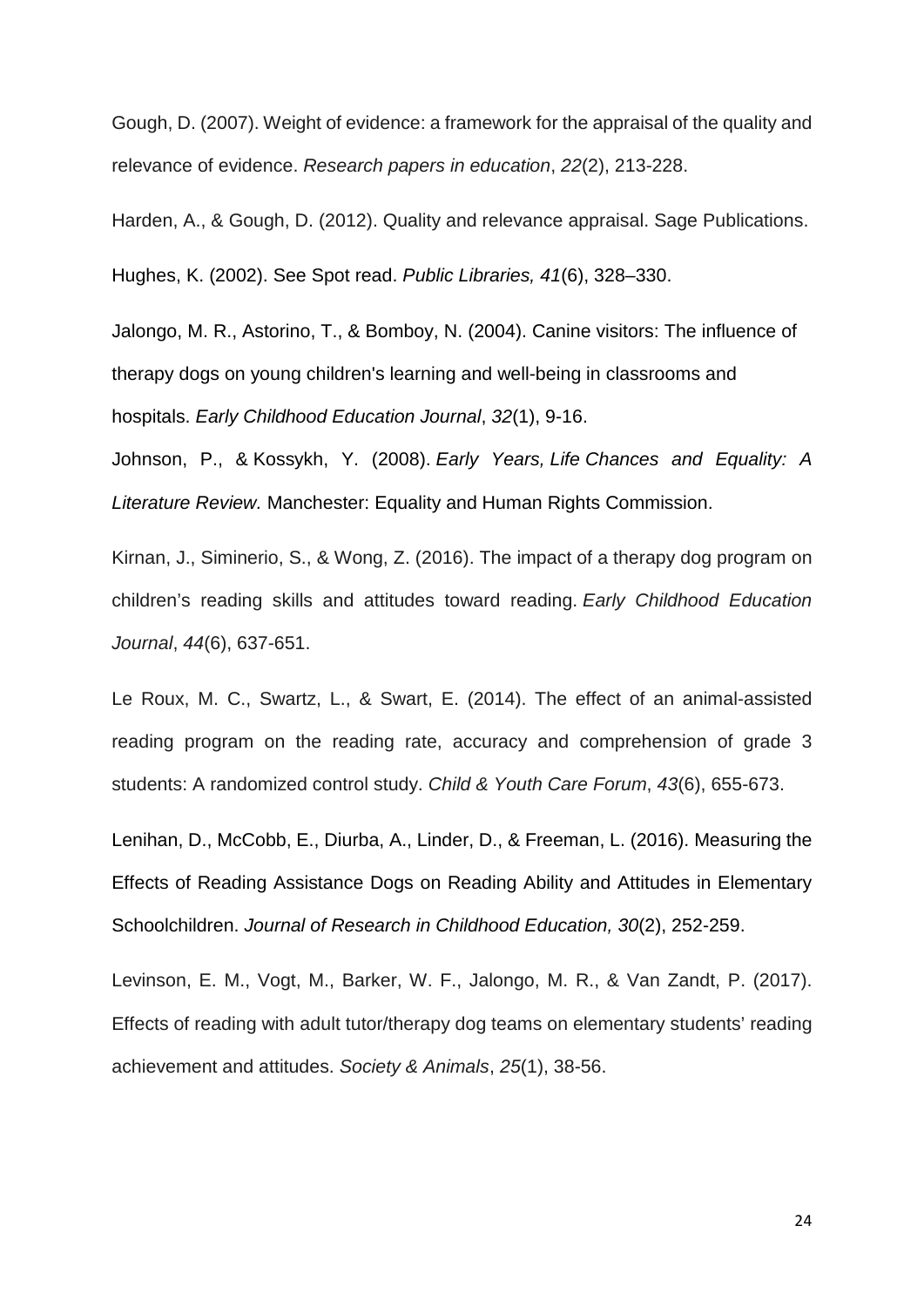Linder, D. E., Mueller, M. K., Gibbs, D. M., Alper, J. A., & Freeman, L. M. (2018). Effects of an animal-assisted intervention on reading skills and attitudes in second grade students. *Early Childhood Education Journal*, *46*(3), 323-329.

Parshall, D. P. (2003). Research and reflection: Animal‐assisted therapy in mental health settings. *Counseling and Values*, *48*(1), 47-56.

Petticrew, M., & Roberts, H. (2003). Evidence, hierarchies, and typologies: horses for courses. *Journal of Epidemiology and Community Health*, *57*, 527–529.

Reichert, E. (1998). Individual counseling for sexually abused children: A role for animals and storytelling. *Child and Adolescent Social Work Journal*, *15*(3), 177-185.

Rose, J. (2006). Independent review of the teaching of early reading. *Department for Education and Skills*.

Save the Children (2015). Ready to Read. London, UK.

Schretzmayer, L., Kotrschal, K., & Beetz, A. (2017). Minor immediate effects of a Dog on children's reading Performance and Physiology. *Frontiers in veterinary science*, *4*, 90.

Uccheddu, S., Albertini, M., Pierantoni, L., Fantino, S., & Pirrone, F. (2019). The Impacts of a Reading-to-Dog Programme on Attending and Reading of Nine Children with Autism Spectrum Disorders. *Animals*, *9*(8), 491.

Wohlfarth, R., Mutschler, B., Beetz, A., & Schleider, K. (2014). An investigation into the efficacy of therapy dogs on reading performance in 6–7 year old children. *Human-Animal Interaction Bulletin*, *2*(2), 60-73.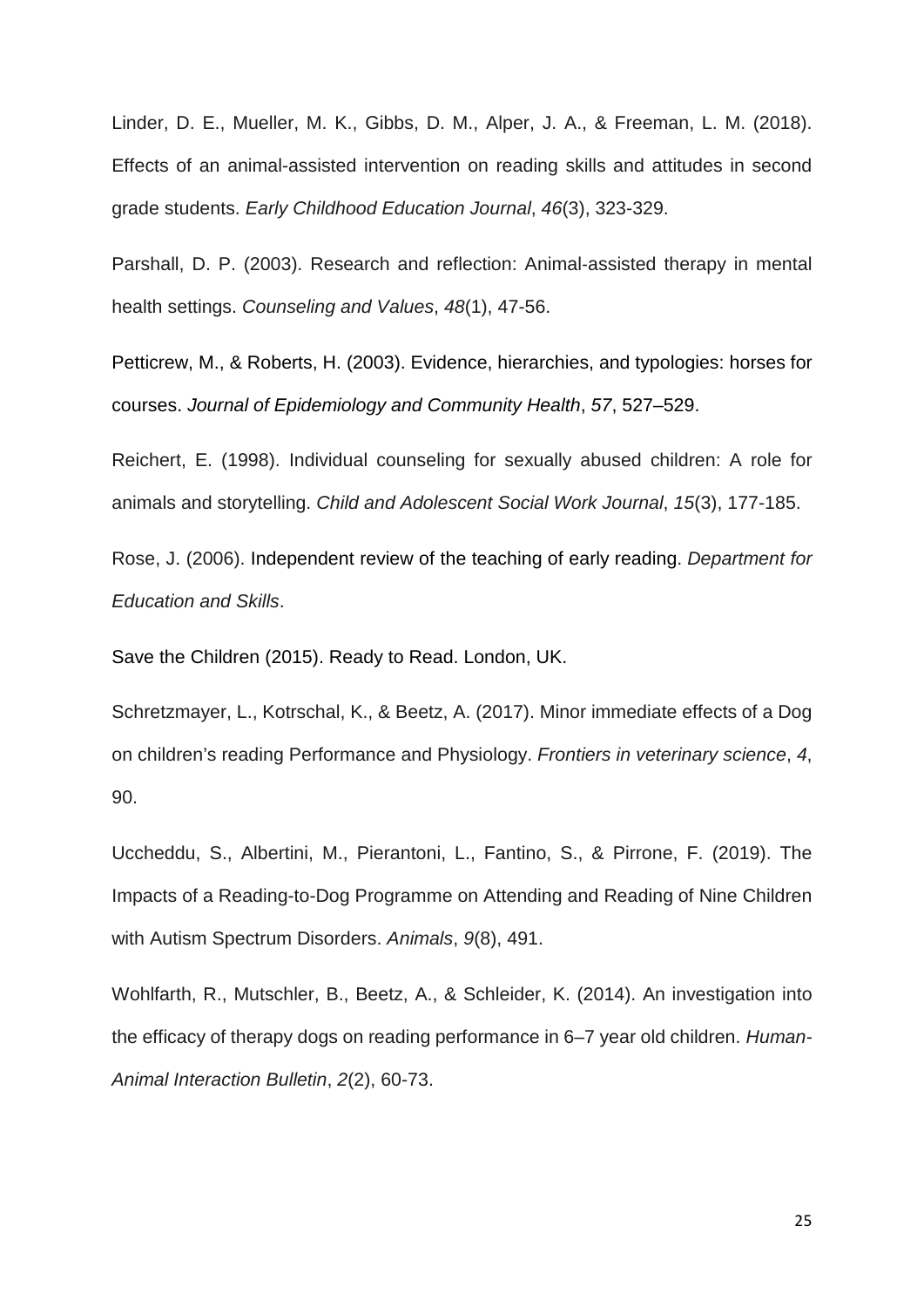# **6. Appendices**

# Appendix A: List of Excluded Studies

Table 6.1

*List of Excluded Studies at Full Text Screening*

#### **Reference Reason for Exclusion**

Moore, E. G., Hlava, T., Garcia, S. L., & Brem, S. L. (2013). Ever try teaching a dog to read? Implicit theories of reading ability. *Anthrozoös*, *26*(3), 381-393. Exclusion Criteria 5

Kirnan, J., Siminerio, S., & Wong, Z. (2016). The impact of a therapy dog program on children's reading skills and attitudes toward reading. *Early Childhood Education Journal*, *44*(6), 637-651. Exclusion Criteria 3

| Kirnan, J., Ventresco, N. E., & Gardner, T. (2018). The | <b>Exclusion Criteria 3</b> |
|---------------------------------------------------------|-----------------------------|
| impact of a therapy dog program on children's reading:  |                             |
| Follow-up and extension to ELL students. Early          |                             |
| Childhood Education Journal, 46(1), 103-116.            |                             |

Kropp, J. J., & Shupp, M. M. (2017). Review of the Research: Are Therapy Dogs in Classrooms Beneficial? *Forum on Public Policy Online*. Oxford Round Table. 406 West Florida Avenue, Urbana, IL 61801. Exclusion Criteria 4

Connell, C. G., Tepper, D. L., Landry, O., & Bennett, P. C. (2019). Dogs in Schools: The Impact of Specific Human–Dog Interactions on Reading Ability in Children Aged 6 to 8 Years. *Anthrozoös*, *32*(3), 347-360. Exclusion Criteria 3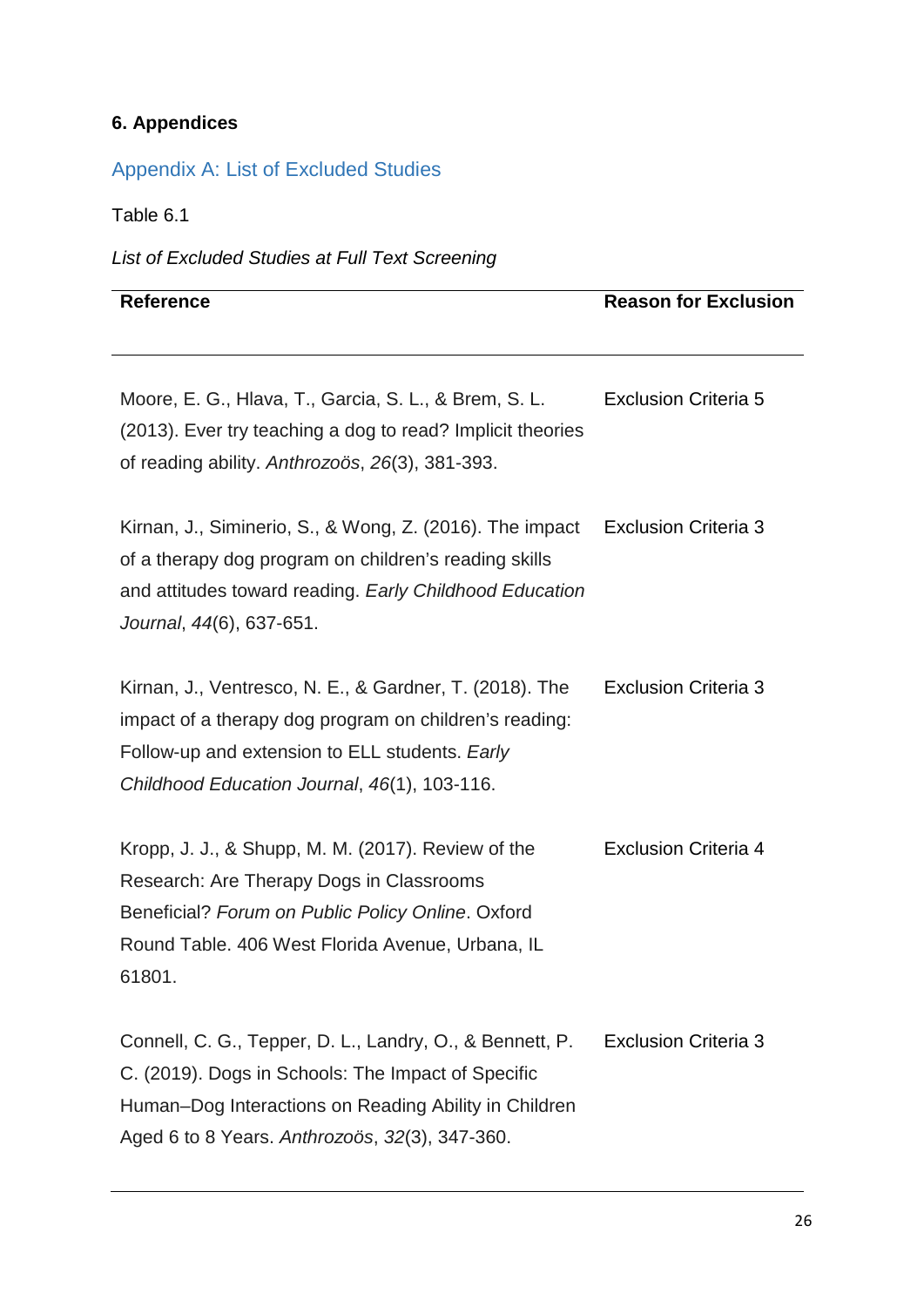Fung, S. C. (2019). Effect of a canine-assisted read aloud intervention on reading ability and physiological response: A pilot study. *Animals*, *9*(8), 474. Exclusion Criteria 2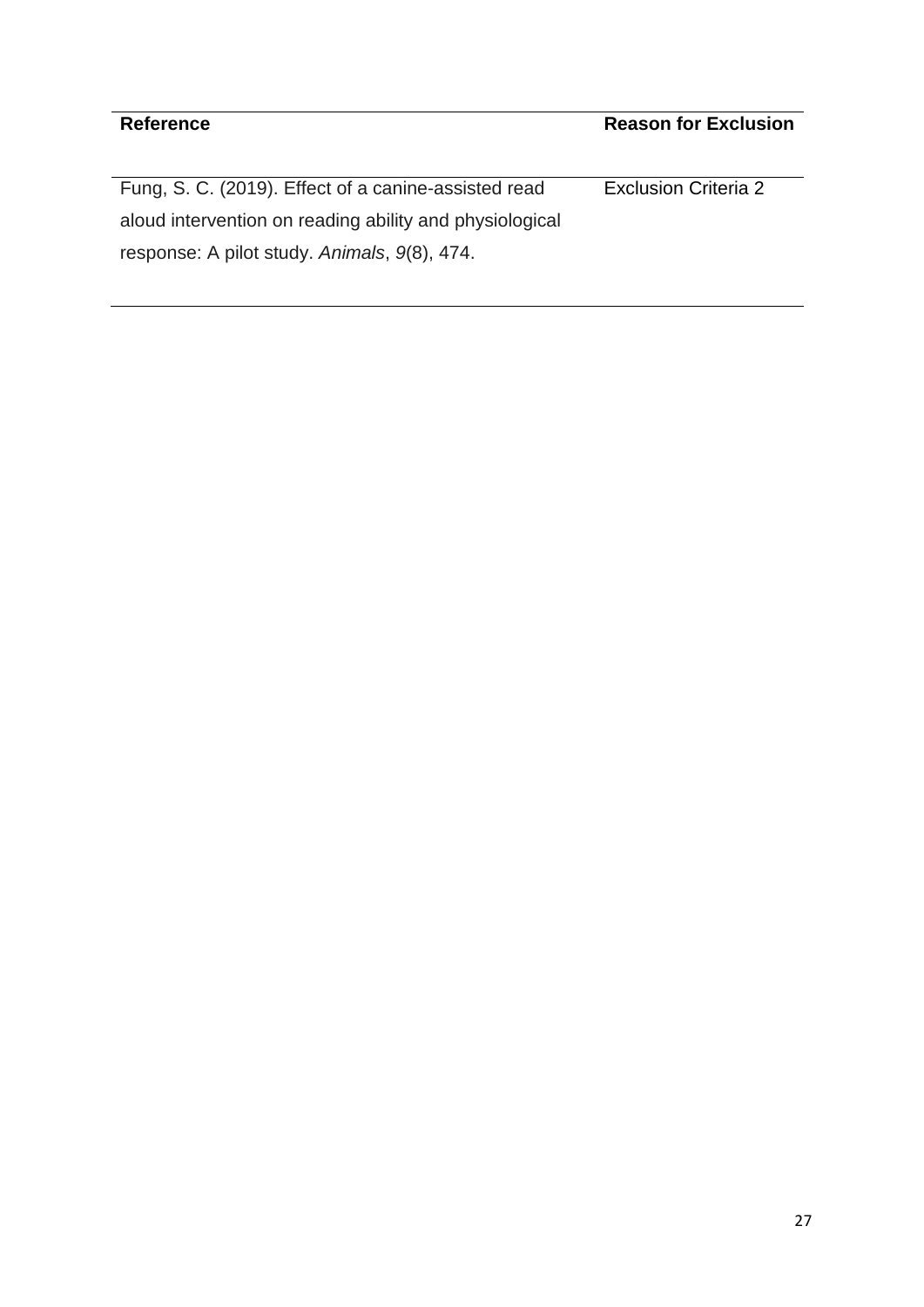# Appendix B: Mapping the Field Table

# Table 6.2

# *A Summary of Key Features for Studies in Review*

| No | Author                      | Participant                                                    | Country    | <b>Study Design</b>                                                                                                                                             | Intervention                                                         | <b>Measures</b>                                  | <b>Primary Outcomes</b>                                                                                          |
|----|-----------------------------|----------------------------------------------------------------|------------|-----------------------------------------------------------------------------------------------------------------------------------------------------------------|----------------------------------------------------------------------|--------------------------------------------------|------------------------------------------------------------------------------------------------------------------|
|    |                             | $\mathsf{s}$                                                   |            |                                                                                                                                                                 |                                                                      |                                                  |                                                                                                                  |
|    |                             |                                                                |            |                                                                                                                                                                 |                                                                      |                                                  |                                                                                                                  |
|    | Lenihan<br>et al.<br>(2016) | 15 $\times$ 2 <sup>nd</sup><br>Grade<br>$(18$ at the<br>start) | <b>USA</b> | Independent samples.<br>Random allocation to<br>intervention and<br>treatment control (dog<br>and non-dog) groups                                               | 5 weeks<br>once per<br>week for 30<br>minutes                        | Curriculum-based<br>measures                     | CBM reading (3 texts<br>for 1 min) number of<br>correct words per<br>minute.                                     |
| 2  | Linder et<br>al. (2018)     | $28 \times 2^{nd}$<br>Grade                                    | <b>USA</b> | Independent samples.<br>Random selection for<br>those eligible. Random<br>allocation to intervention<br>and no treatment control<br>(dog and non-dog)<br>groups | 6 weeks<br>once per<br>week for 1<br>hour (30<br>minutes<br>reading) | <b>DIEBELS</b><br>(standard class<br>assessment) | Number of words<br>correct per minute,<br>also looks at errors<br>and (1 minute)<br>comprehend a written<br>text |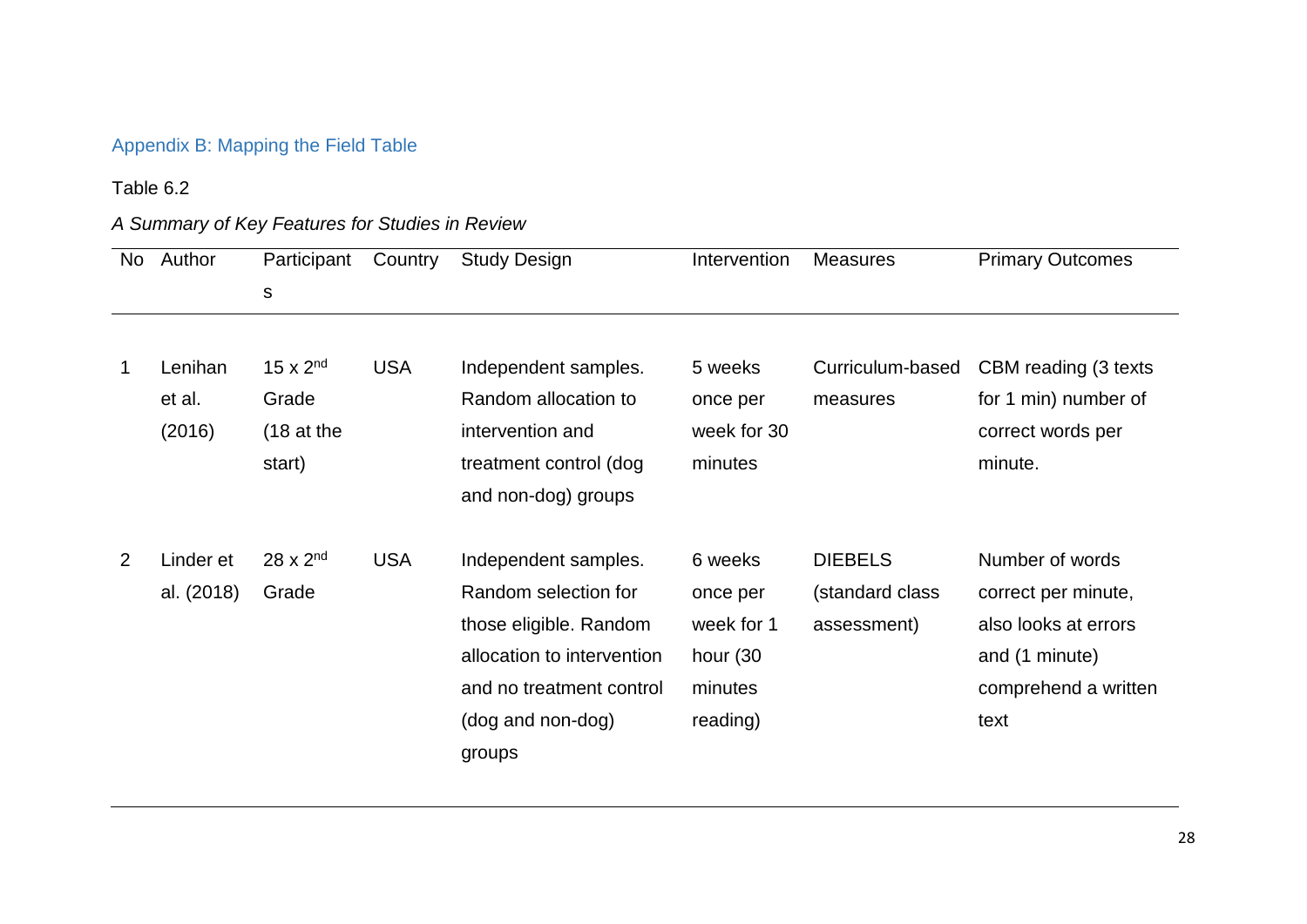| No | Author          | Participant                           | Country    | <b>Study Design</b>        | Intervention | <b>Measures</b>     | <b>Primary Outcomes</b> |
|----|-----------------|---------------------------------------|------------|----------------------------|--------------|---------------------|-------------------------|
|    |                 | S                                     |            |                            |              |                     |                         |
| 3  | Levinson        | 45 x 2 <sup>nd</sup> -5 <sup>th</sup> | <b>USA</b> | Repeated measures.         | 5 weeks      | Curriculum-based    | Oral fluency (pre) mid  |
|    | et al.          | Grades                                |            | Random stratified, Once    | (twice per   | measures            | (week 5) post (after    |
|    | (2017)          |                                       |            | selected randomly          | week for 15  |                     | week 10)                |
|    |                 |                                       |            | allocated (stratified on   | minutes)     |                     |                         |
|    |                 |                                       |            | sex and grade) to          |              |                     |                         |
|    |                 |                                       |            | intervention and           |              |                     |                         |
|    |                 |                                       |            | treatment control (read to |              |                     |                         |
|    |                 |                                       |            | peer).                     |              |                     |                         |
|    |                 |                                       |            |                            |              |                     |                         |
| 4  | <b>Uccheddu</b> | $9 \times 6 - 11$                     | Italy      | Random allocation based    | 10 sessions  | Cornoldi reading    | Reading fluency         |
|    | et al.          | years (with                           |            | on demographics and        | (once per    | test, test of       | (speed and accuracy),   |
|    | (2019)          | Autism)                               |            | diagnosis severity.        | week for 30  | reading             | reading                 |
|    |                 |                                       |            | Intervention and           | minutes)     | comprehension,      | comprehension,          |
|    |                 |                                       |            | treatment control          |              | metaphonological    | phonological            |
|    |                 |                                       |            |                            |              | competence          | awareness               |
|    |                 |                                       |            |                            |              |                     |                         |
| 5  | Le Roux         | 102 x 7-13                            | South      | 3 intervention groups      | 10 sessions  | <b>ESSI Reading</b> | Reading rate, accuracy  |
|    | et al.          | years (3rd                            | Africa     | (dog, adult, teddy bear)   | (once per    | and spelling test   | and comprehension.      |
|    | (2014)          | grade)                                |            | and no treatment control.  |              |                     |                         |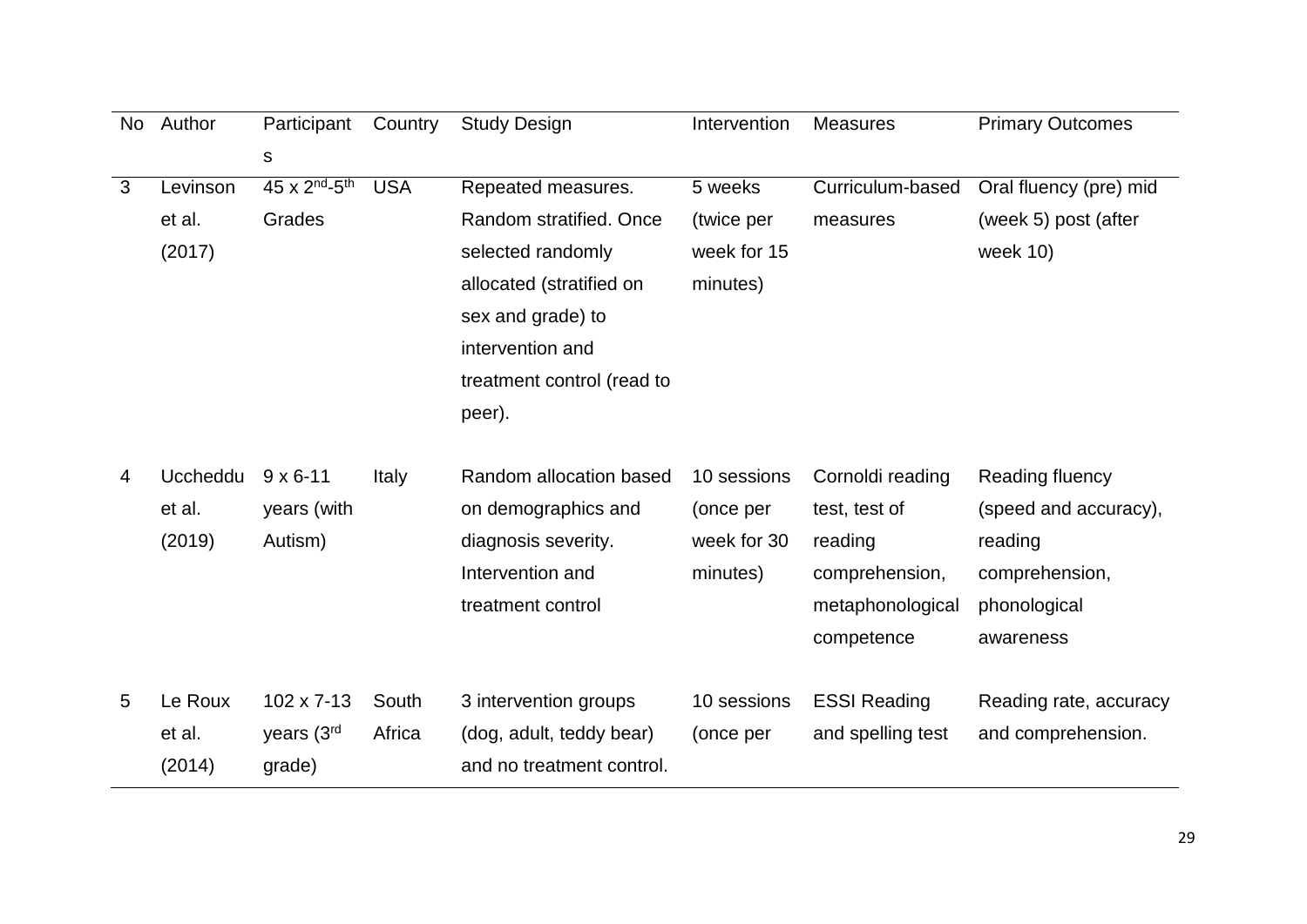| No Author | Participant | Country | Study Design | Intervention | Measures | <b>Primary Outcomes</b> |
|-----------|-------------|---------|--------------|--------------|----------|-------------------------|
|           |             |         |              |              |          |                         |
|           |             |         |              | week for 15- |          | Measured 3 times (pre,  |
|           |             |         |              | 20 minutes)  |          | post and delayed)       |
|           |             |         |              |              |          |                         |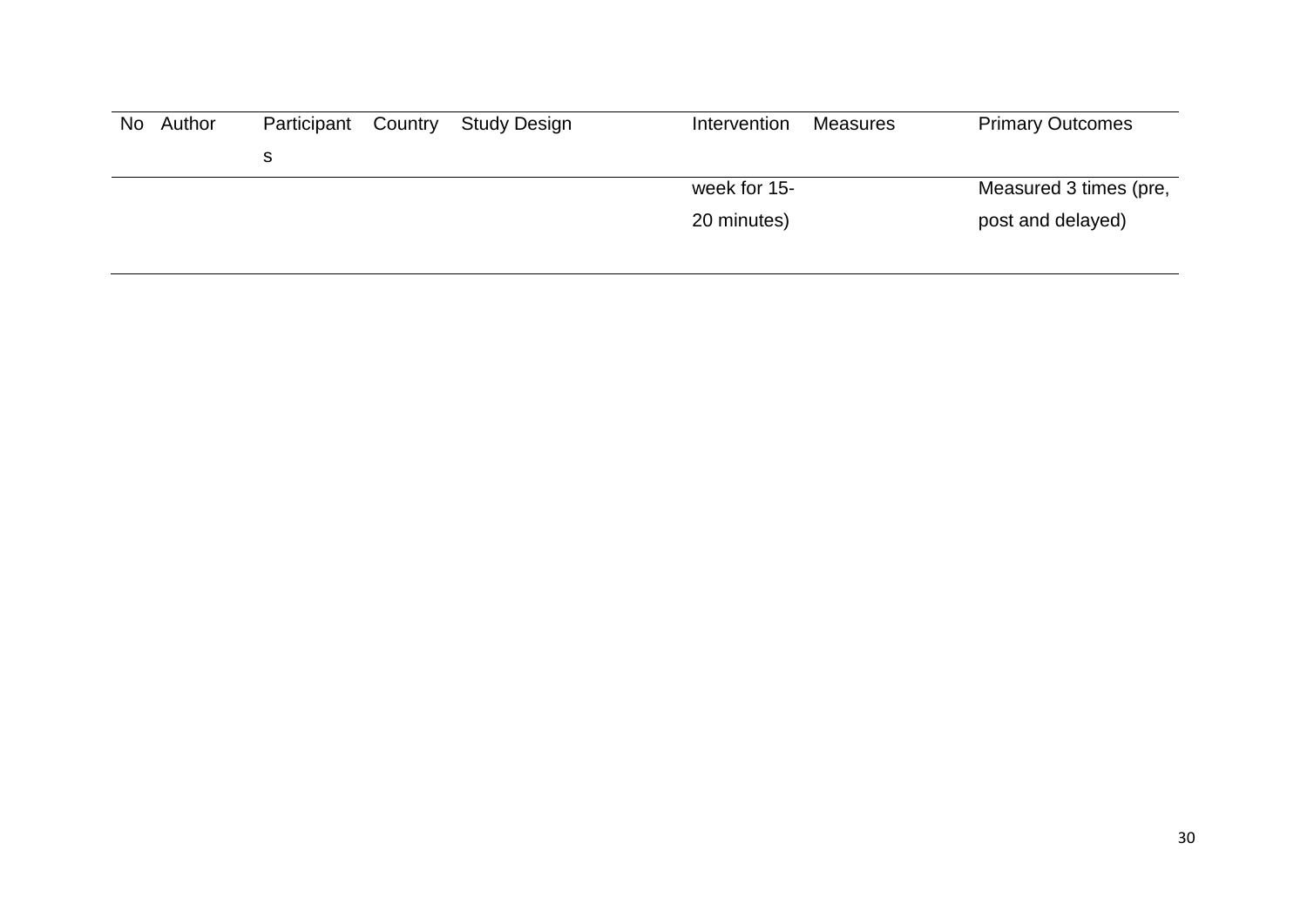# Appendix C: WoE A

Using the adapted Gersten et al. (2005) coding protocol the following ratings were found for WoE A (see Table 6.3). This protocol was edited to account for a typical rather than atypical population. Please see Appendix F for the Gersten et al. (2005) coding protocol and for the full details of this adaptation.

## Table 6.3

| <b>Studies</b>         | Number of                  | Number of           | <b>Overall</b> |
|------------------------|----------------------------|---------------------|----------------|
|                        | <b>Essential Indictors</b> | Desirable Indictors | <b>WoE A</b>   |
| Lenihan et al. (2016)  | 8                          | 3                   | 1              |
| Linder et al. (2018)   | 8                          | 3                   | 1              |
| Levinson et al. (2017) | 10                         | 4                   | 3              |
| Uccheddu et al. (2019) | 9                          | 3                   | 2              |
| Le Roux et al. (2014)  | 10                         | 4                   | 3              |

*Summary of Ratings for WoE A*

*Note: Overall WOE A (3 = High Quality; 2 = Acceptable Quality; <2 = Poor Quality)*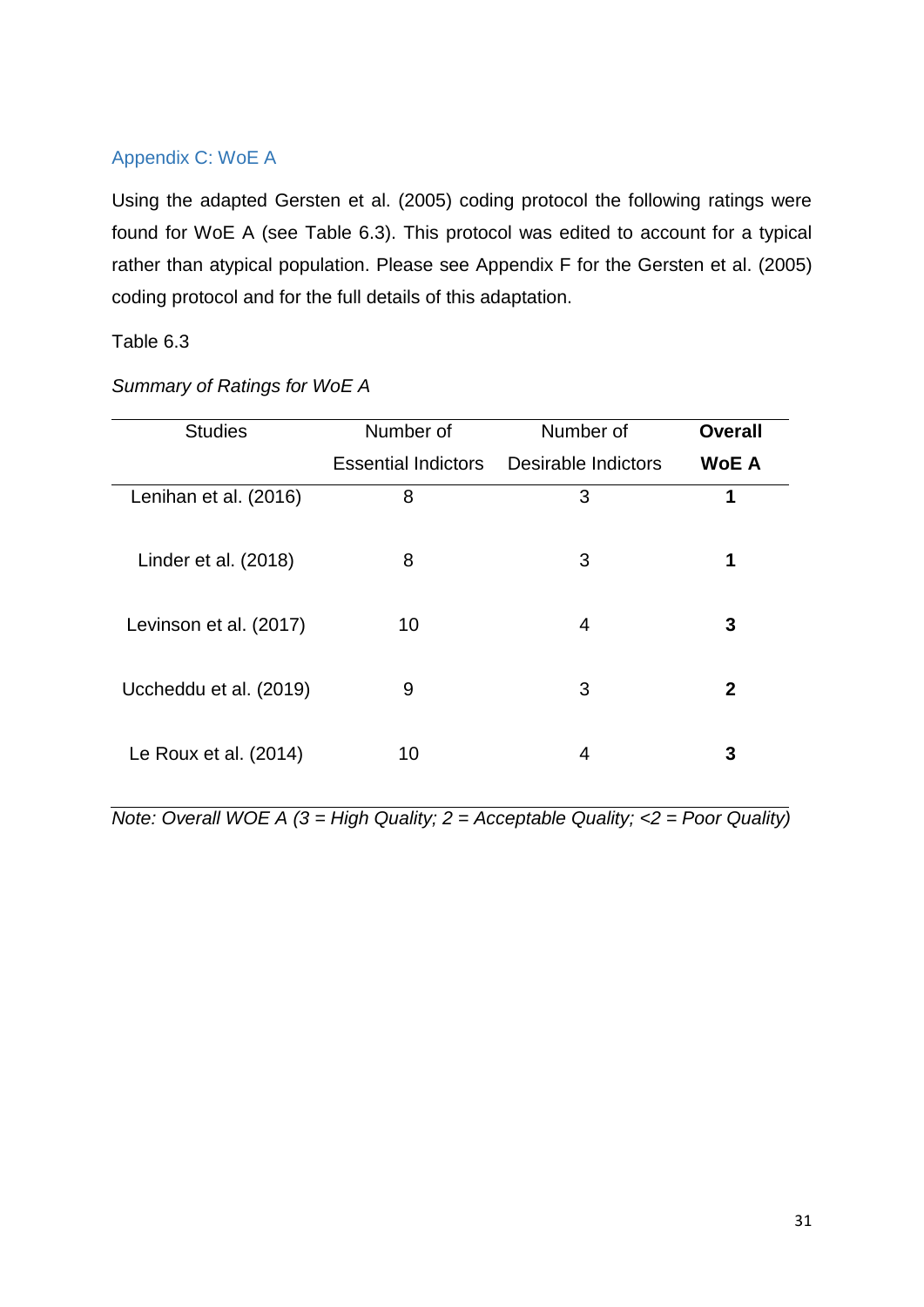# Appendix D: WoE B

Using the Petticrew and Roberts (2003) guidelines for quality and rigour of research evidence, WoE B was defined as seen in Table 6.4 and coded (see Table 6.5). In this review using Petticrew and Roberts (2003) was considered appropriate to define WoE B, with the most effective way of measuring impact being experimental design and using an RCT being the best method to do this.

### Table 6.4

| Criteria            | $3 - High$     | $2 - \text{ Medium}$ | $1 -$ Low         |
|---------------------|----------------|----------------------|-------------------|
|                     |                |                      |                   |
| <b>Study Design</b> | Randomised     | Quasi-               | Non-experimental, |
|                     | control trials | experimental,        | case study,       |
|                     |                | single-case study    | qualitative or    |
|                     |                | design or cohort     | surveys           |
|                     |                | studies              |                   |
|                     |                |                      |                   |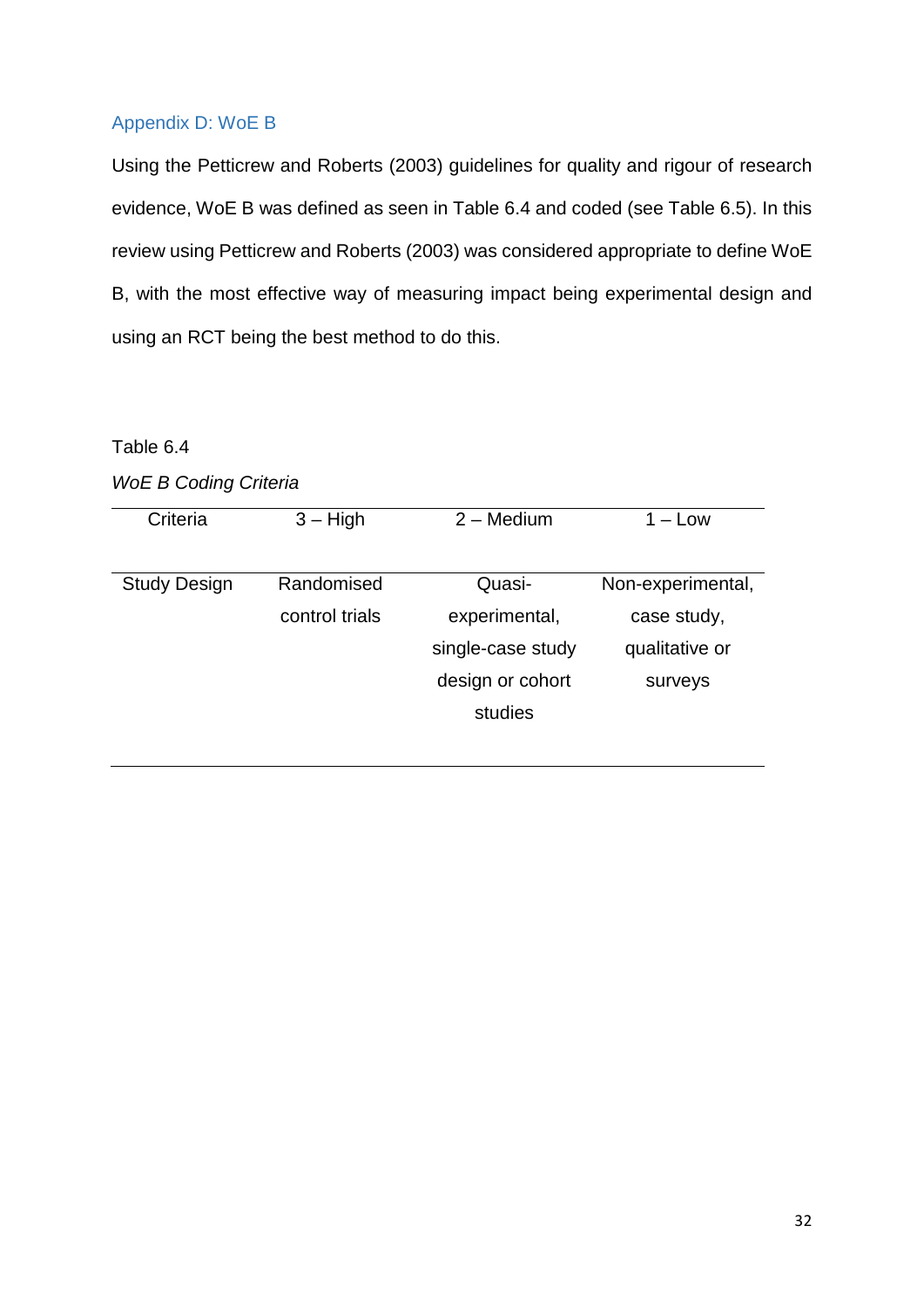# Table 6.5

*WoE B Ratings*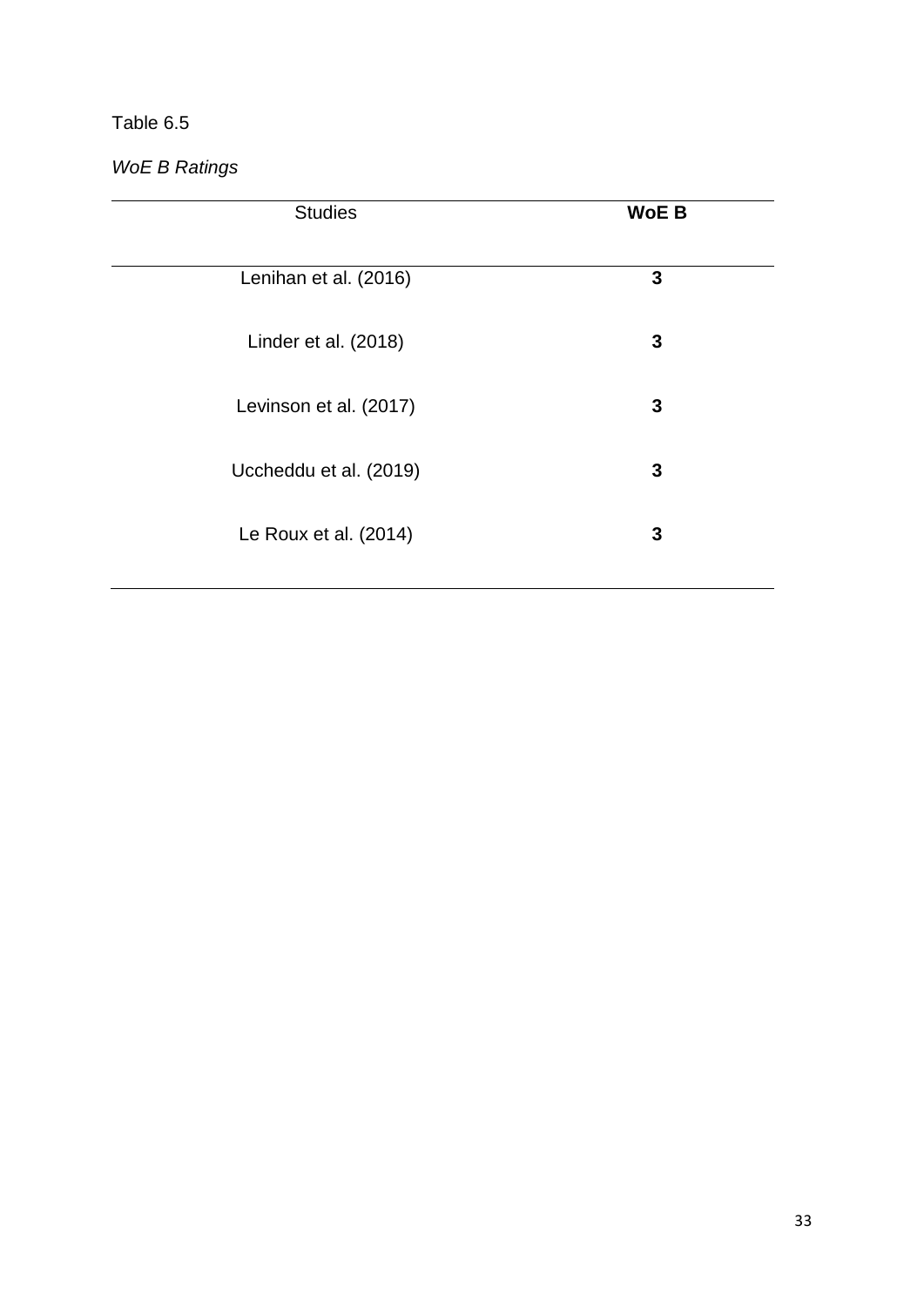# Appendix E: WoE C

Criteria were defined to be appropriate for addressing the research question in this review (see Table 6.6). The studies in this review were then weighted for each of the criteria to produce an overall WoE C (Table 6.7).

# Table 6.6

*WoE C Criteria*

| Criteria          | $3 - High$             | $2 - \text{Medium}$    | $1 - Low$             |
|-------------------|------------------------|------------------------|-----------------------|
| A. Location       | UK                     | Intervention is        | Intervention is       |
|                   |                        | conducted in a country | conducted in a        |
|                   |                        | that is economically   | country that is not   |
|                   |                        | similar-OECD           | economically similar- |
|                   |                        |                        | non-OECD              |
|                   |                        |                        |                       |
|                   |                        |                        |                       |
| <b>B.</b> Control | There are two or       | There is one control   | Do not attend an      |
| Group             | more control groups -  | $group - attempts$     | additional session    |
|                   | attends session        | session outside the    | outside of the normal |
|                   | outside the normal     | normal classroom       | classroom routine     |
|                   | classroom routine      | routine                |                       |
|                   |                        |                        |                       |
| C. Depth          | Multiple measures      | Single measure of      | No measure of         |
| of outcome        | relating to reading    | reading                | reading               |
| measures          |                        |                        |                       |
|                   |                        |                        |                       |
| D. Follow         | Includes a follow up   | Incudes post-test      | No follow up data     |
| Up                | some time after post-  | findings to evaluate   |                       |
|                   | test to consider       | impact of the          |                       |
|                   | impact of intervention | intervention           |                       |
|                   | on reading ability     |                        |                       |
|                   | over time              |                        |                       |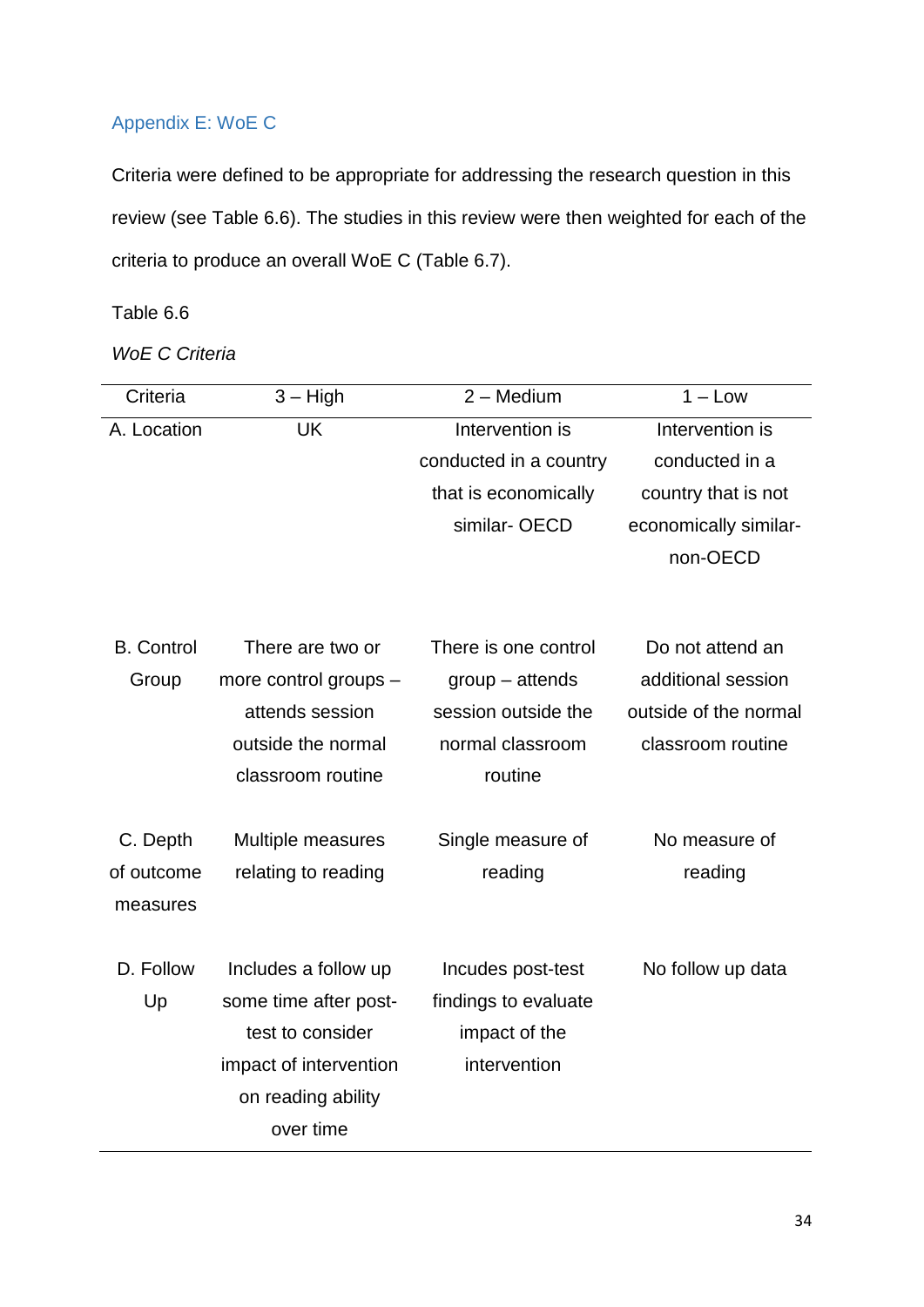# Table 6.7

# *WoE C Overall Ratings*

| <b>Studies</b>            | Criteria A Criteria B |                | Criteria C     | Criteria D     | <b>WoE C</b>   |
|---------------------------|-----------------------|----------------|----------------|----------------|----------------|
| Lenihan et al.<br>(2016)  | $\overline{2}$        | $\overline{2}$ | $\overline{2}$ | $\overline{2}$ | $\overline{2}$ |
| Linder et al. (2018)      | $\overline{2}$        | 1              | 3              | $\overline{2}$ | $\mathbf{2}$   |
| Levinson et al.<br>(2017) | $\overline{2}$        | $\overline{2}$ | $\overline{2}$ | 2              | $\mathbf{2}$   |
| Uccheddu et al.<br>(2019) | 2                     | $\overline{2}$ | 3              | $\overline{2}$ | 2.25           |
| Le Roux et al.<br>(2014)  | 1                     | 3              | 3              | 3              | 2.5            |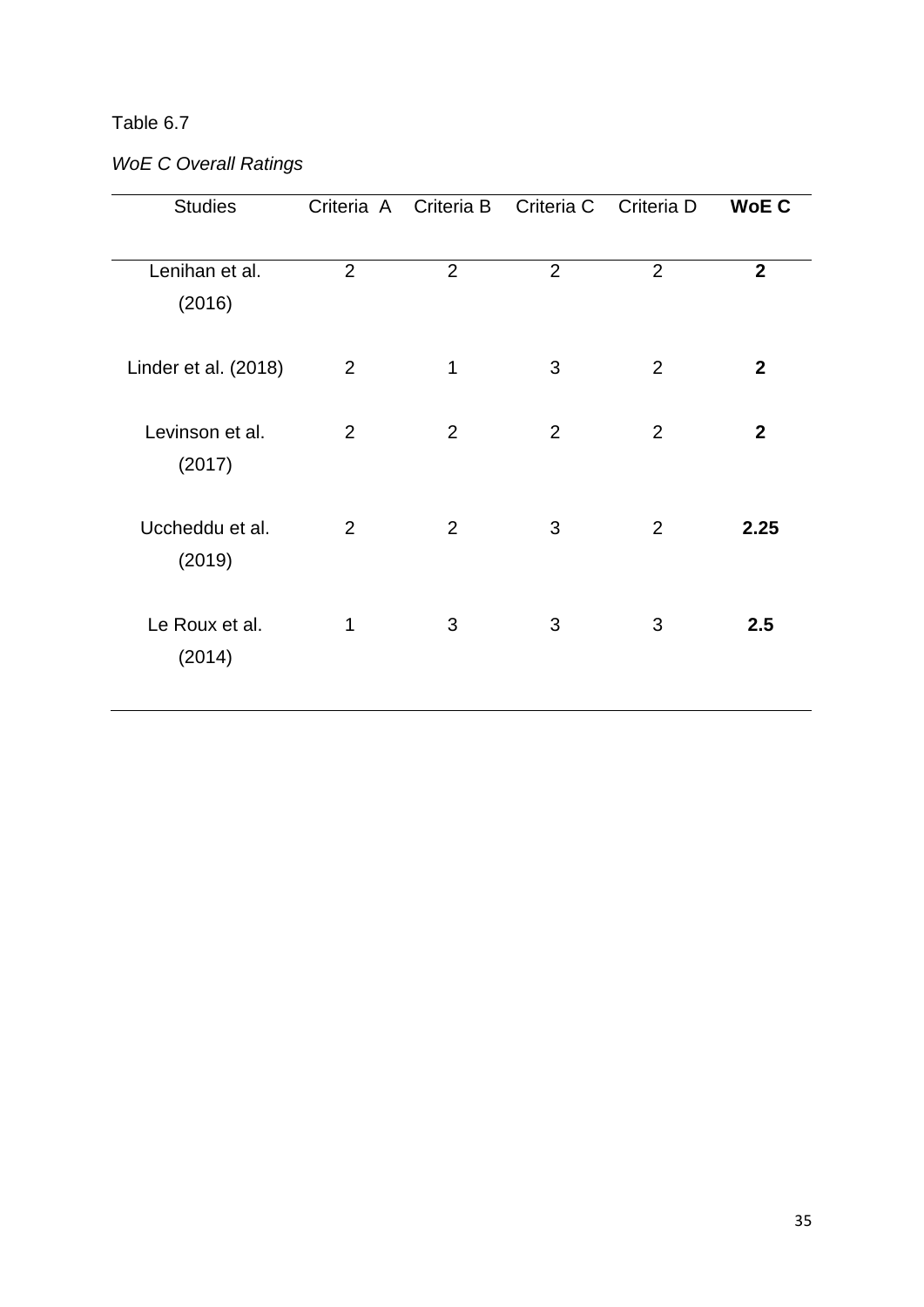# Appendix F: Coding Protocol

Gersten et al's (2005) coding protocol was used and adapted to suit the range of studies in this review. Specifically, the participants were from a typical population in this review rather than from a population with specific disabilities or difficulties. In response to this, Question 1 of the Gersten et al. (2005) protocol was edited to become relevant to the target population (see below).

Coding Protocol: Gersten, R., Fuchs, L. S., Compton, D., Coyne, M., Greenwood, C, & Innocenti, M. (2005). Quality indicators for group experimental and quasiexperimental research in special education. Exceptional Children, 71,149-164.

#### **Study**:

**Author**:

#### *Essential Quality Indicators - Quality indicators for describing participants*

Was sufficient information provided to determine/confirm whether the participants demonstrated the disability(ies) or difficulties presented?

☐Yes

☐No

☐N/A

**□Unknown/Unable to Code** 

Was sufficient information provided on participants (Age, Ethnicity, Social Economic Status, difficulties/disabilities)?

☐Yes

☐No

 $\Box$ N/A

☐Unknown/Unable to Code

Did the study use appropriate participants for the research question?

☐Yes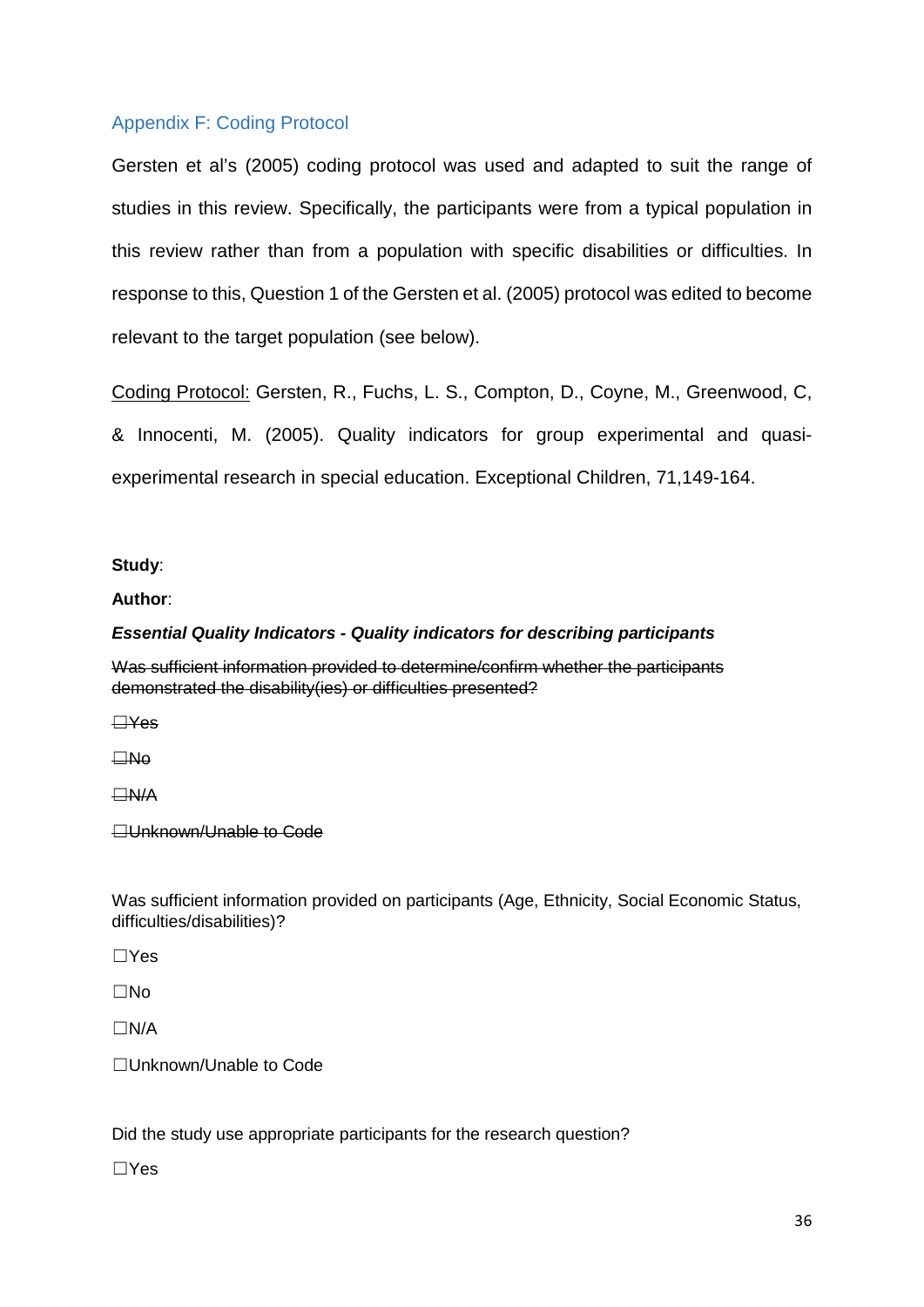☐No

☐N/A

☐Unknown/Unable to Code

Were appropriate procedures used to increase the likelihood that relevant characteristics of participants in the sample were comparable across conditions?

☐Yes

☐No

☐N/A

☐Unknown/Unable to Code

Was a sufficiently large sample size used?

☐Yes

☐No

 $\Box$ N/A

☐Unknown/Unable to Code

Total size of sample (start of study): \_\_\_\_\_\_\_\_\_

Were participants randomly assigned to conditions?

☐Yes

☐No

 $\Box$ N/A

☐Unknown/Unable to Code

Did the research include a control group?

☐Yes

☐No

 $\Box$ N/A

☐Unknown/Unable to Code

Total size of control group (start of study): \_\_\_\_\_\_\_\_\_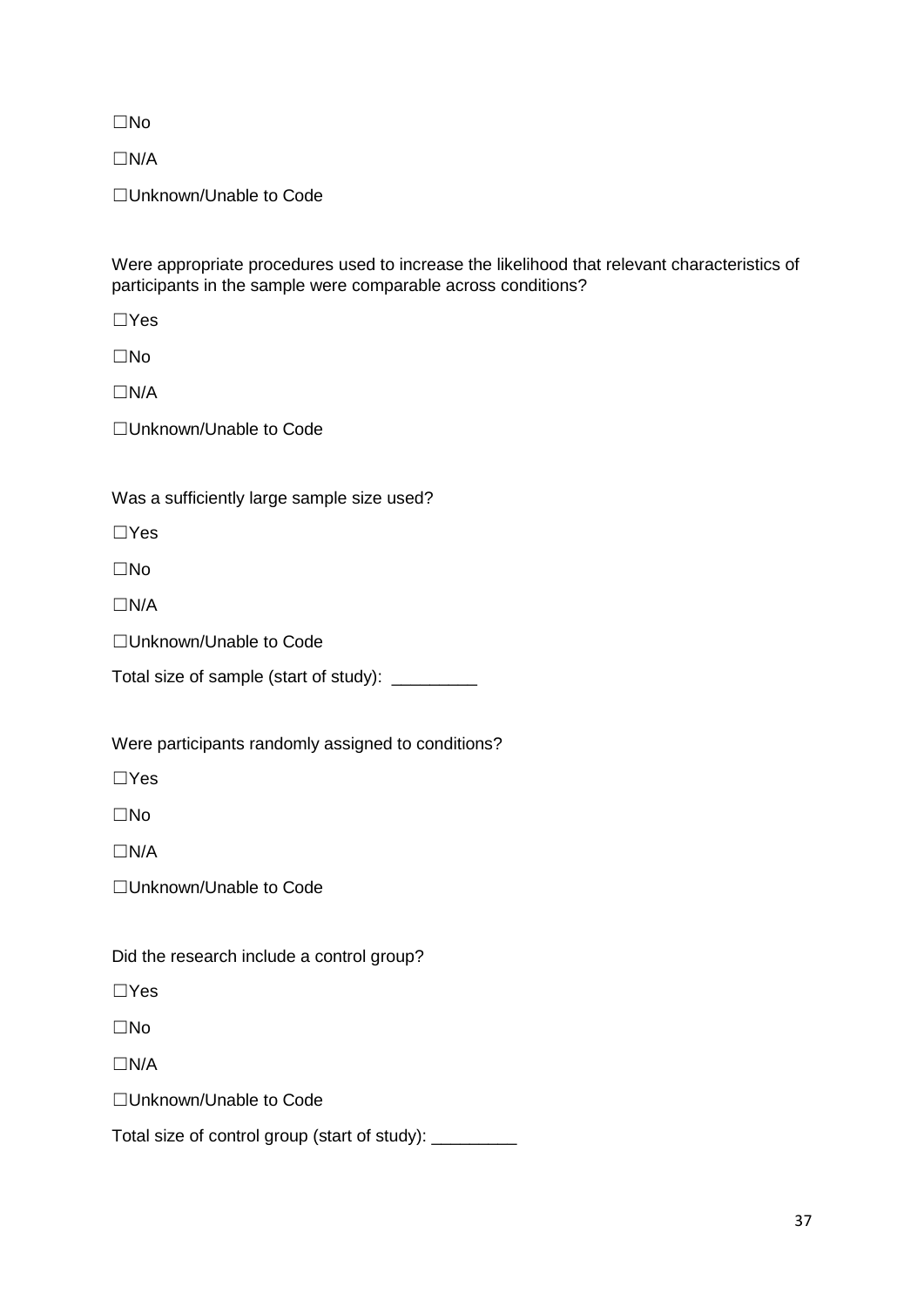Was sufficient information given characterizing the interventionists or teachers provided? Did it indicate whether they were comparable across conditions?

☐Yes

☐No

 $\Box$ N/A

☐Unknown/Unable to Code

#### *Essential Quality Indicators - Quality indicators for Implementation of the Intervention and Description of Comparison Conditions*

Was the intervention clearly described and specified?

☐Yes

☐No

☐N/A

☐Unknown/Unable to Code

Did the research specify the length of intervention?

☐Yes

☐No

 $\Box$ N/A

☐Unknown/Unable to Code

Was the fidelity of implementation described and assessed?

☐ Yes

☐ No

 $\Box$  N/A

☐ Unknown/Unable to Code

Was the nature of services provided in comparison conditions described?

☐ Yes

 $\Box$  No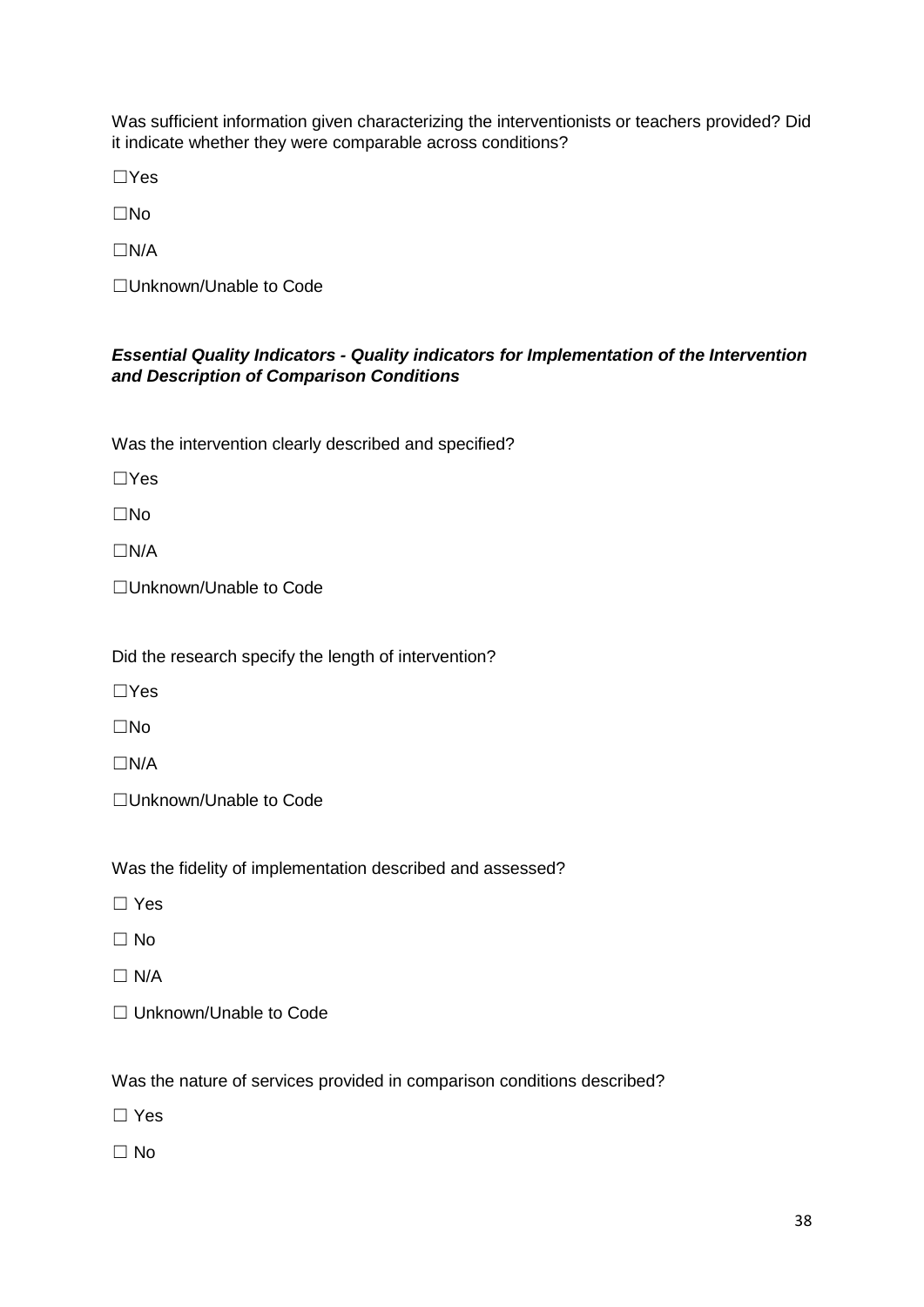$\Box$  N/A

□ Unknown/Unable to Code

### *Essential Quality Indicators – Quality Indicators for Outcome Measures*

Were multiple measures used to provide an appropriate balance between measures closely aligned with the intervention and measures of generalised performance?

☐ Yes

 $\Box$  No

 $\Box$  N/A

□ Unknown/Unable to Code

Were outcomes for capturing the intervention's effect measured at the appropriate times?

☐ Yes

☐ No

 $\Box$  N/A

☐ Unknown/Unable to Code

Did the research use well-known or standardized measures?

☐Yes

☐No

☐N/A

☐Unknown/Unable to Code

#### *Essential Quality Indicators – Quality Indicators for Data Analysis*

Were the data analysis techniques appropriately linked to key research questions and hypotheses? Were they appropriately linked to the limit of analysis in the study?

☐ Yes

☐ No

 $\Box$  N/A

☐ Unknown/Unable to Code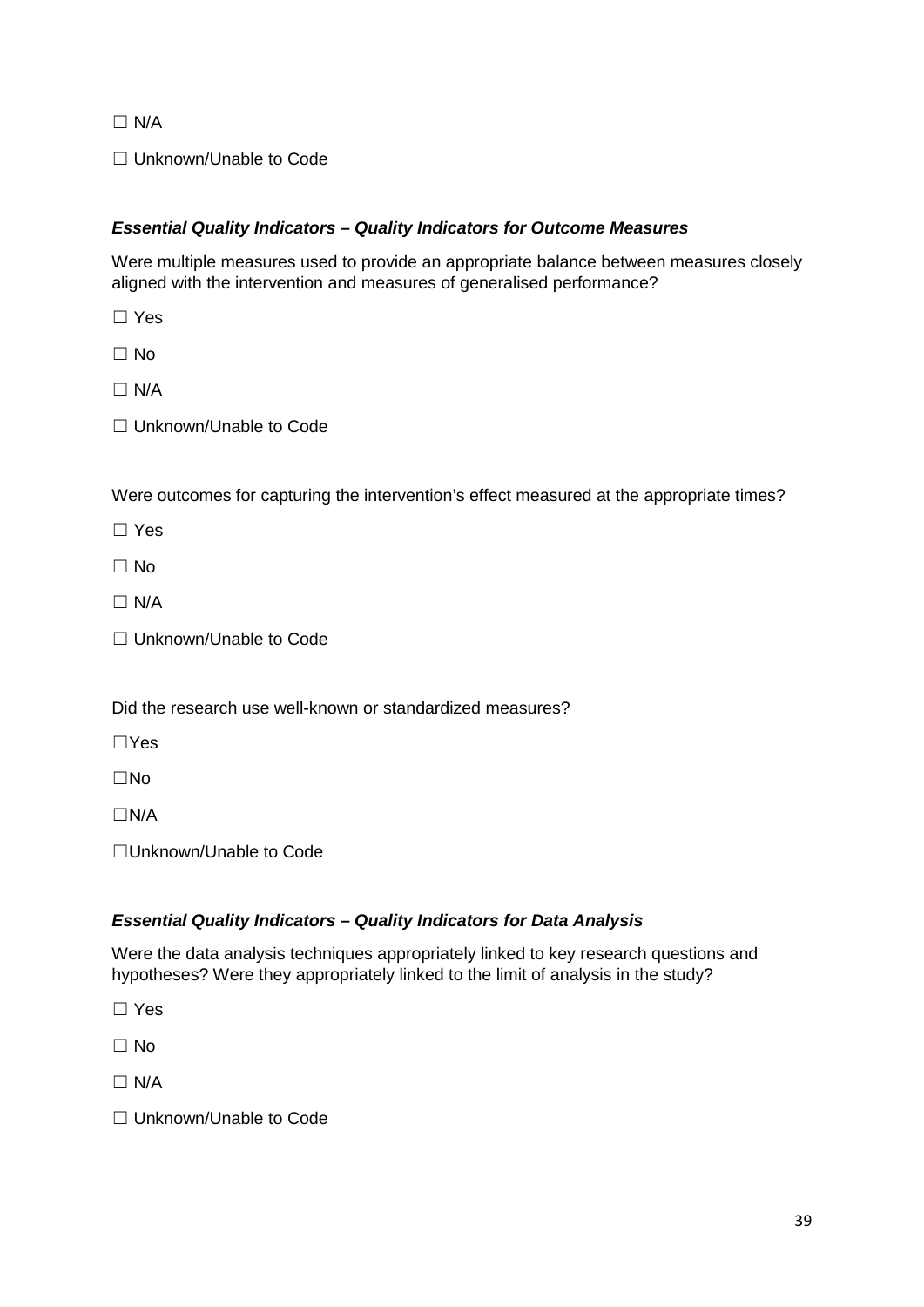Did the research report include not only inferential statistics but also effect size calculations?

☐ Yes

 $\Box$  No

 $\Box$  N/A

☐ Unknown/Unable to Code

Essential Quality Indicators Total Score:

#### **Desirable Quality Indicators**

Was data available on attrition rates among intervention samples? Was severe overall attrition documented? If so, is attrition comparable across samples? Is overall attrition less than 30%?

☐ Yes

☐ No

 $\Box$  N/A

□ Unknown/Unable to Code

Did the study provide not only internal consistency reliability but also test-retest reliability and interrater reliability (when appropriate) for outcome measures? Were data collectors and/or scorers blind to study conditions and equally (un)familiar to examinees across study conditions?

☐ Yes

 $\Box$  No

 $\Box$  N/A

☐ Unknown/Unable to Code

Were outcomes for capturing the intervention's effect measured beyond an immediate posttest?

☐ Yes

 $\Box$  No

 $\Box$  N/A

☐ Unknown/Unable to Code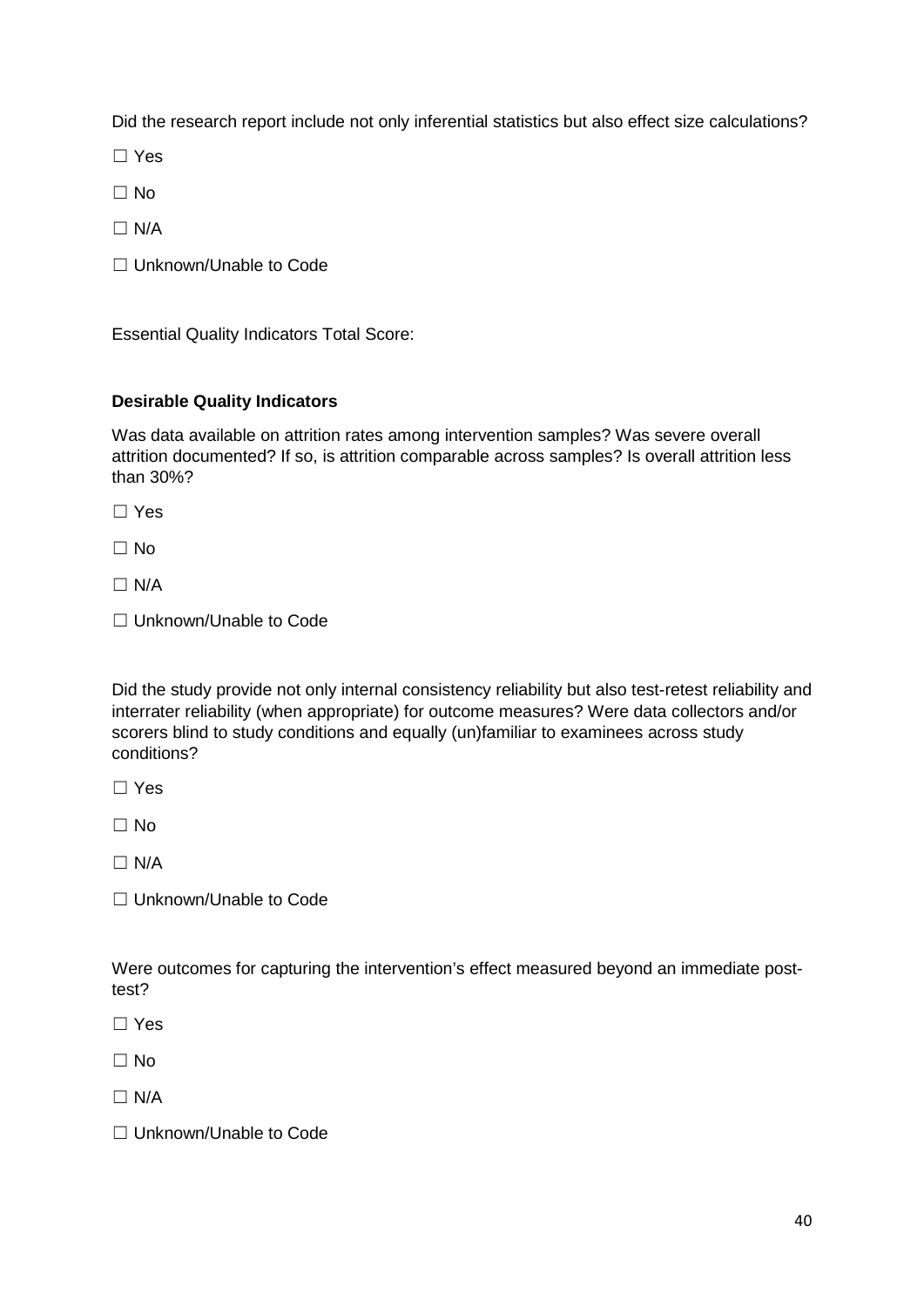Was evidence of the criterion-related validity and construct validity of the measures provided?

☐ Yes

☐ No

 $\Box$  N/A

☐ Unknown/Unable to Code

Did the research team assess not only surface features of fidelity implementation (e.g. number of minutes allocated to the intervention or teacher/interventionist following procedures specified), but also examine quality of implementation?

☐ Yes

 $\Box$  No

 $\Box$  N/A

☐ Unknown/Unable to Code

Was any documentation of the nature of instruction or series provided in comparison conditions?

☐ Yes

 $\Box$  No

 $\Box$  N/A

☐ Unknown/Unable to Code

Did the research report include actual audio or videotape excerpts that capture the nature of the intervention?

☐ Yes

 $\Box$  No

 $\Box$  N/A

□ Unknown/Unable to Code

#### Were results presented in a clear, coherent fashion?

☐ Yes

 $\Box$  No.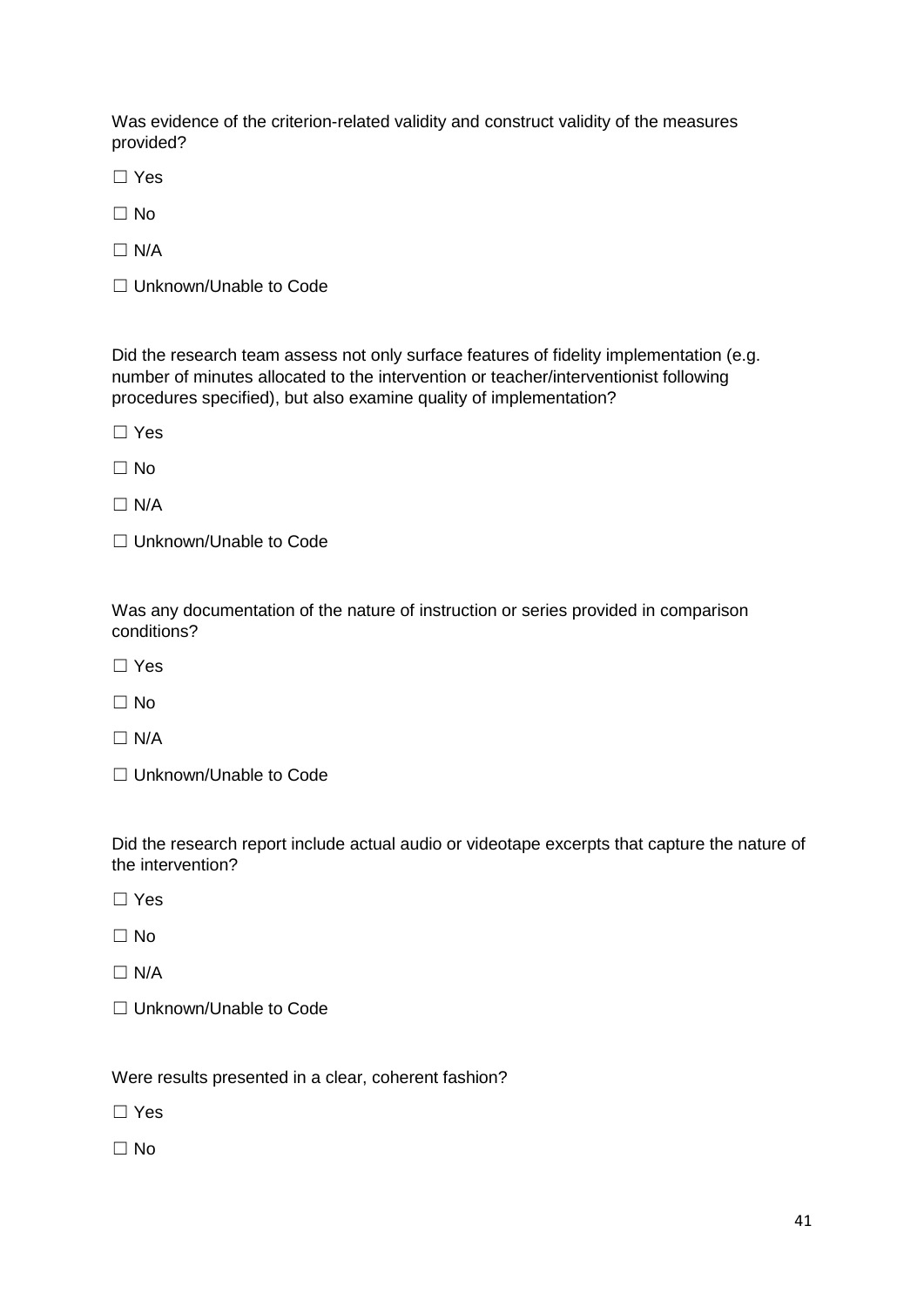$\Box$  N/A

☐ Unknown/Unable to Code

Essential Quality Indicators Total Score:

|                                                                 | <b>Total</b> | <b>Score</b> |  |
|-----------------------------------------------------------------|--------------|--------------|--|
| <b>Essential Quality Indicators</b>                             |              |              |  |
|                                                                 |              |              |  |
| Total of $>9$ = Score 1                                         |              |              |  |
| Total of $< 9$ = Score 0                                        |              |              |  |
| <b>Desirable Quality Indicators</b>                             |              |              |  |
|                                                                 |              |              |  |
| Total of $\geq 4$ = Score 2                                     |              |              |  |
| Total of $<$ 4 = Score 1                                        |              |              |  |
| Total $0 =$ Score 0                                             |              |              |  |
|                                                                 |              |              |  |
| <b>Total Score</b>                                              |              |              |  |
| $(3 = High Quality; 2 = Acceptable Quality; <2 = Poor Quality)$ |              |              |  |
|                                                                 |              |              |  |

**Study Rating:**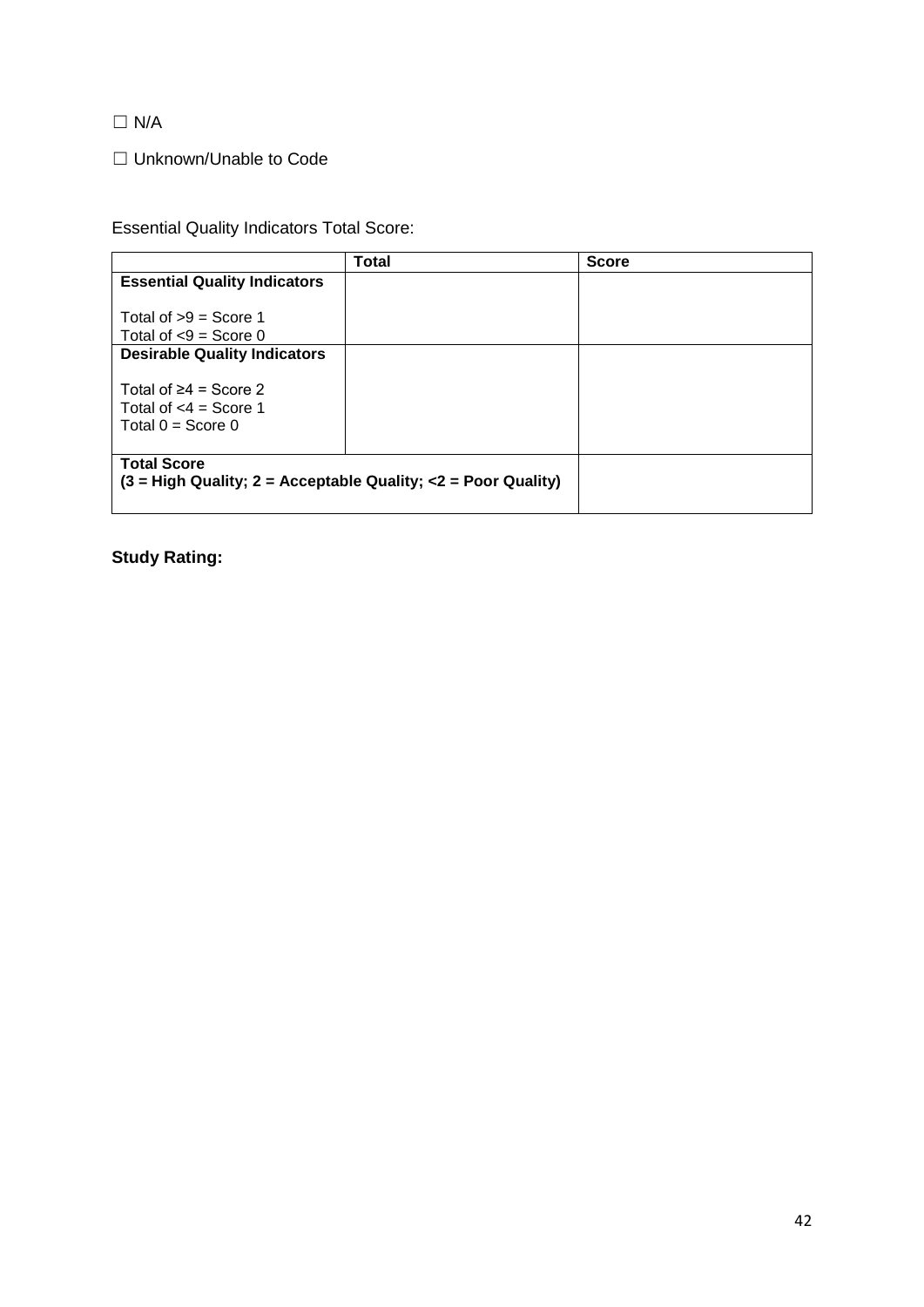**Study**: Lenihan, D., McCobb, E., Diurba, A., Linder, D., & Freeman, L. (2016). Measuring the Effects of Reading Assistance Dogs on Reading Ability and Attitudes in Elementary Schoolchildren. *Journal of Research in Childhood Education, 30*(2), 252-259.

### *Essential Quality Indicators - Quality indicators for describing participants*

Was sufficient information provided to determine/confirm participants demographics?

☒Yes

☐No

☐N/A

☐Unknown/Unable to Code

Were appropriate procedures used to increase the likelihood that relevant characteristics of participants in the sample were comparable across conditions?

☒Yes

☐No

☐N/A

☐Unknown/Unable to Code

Was sufficient information given characterizing the interventionists or teachers provided? Did it indicate whether they were comparable across conditions?

☒Yes

☐No

☐N/A

☐Unknown/Unable to Code

### *Essential Quality Indicators - Quality indicators for Implementation of the Intervention and Description of Comparison Conditions*

Was the intervention clearly described and specified?

☒Yes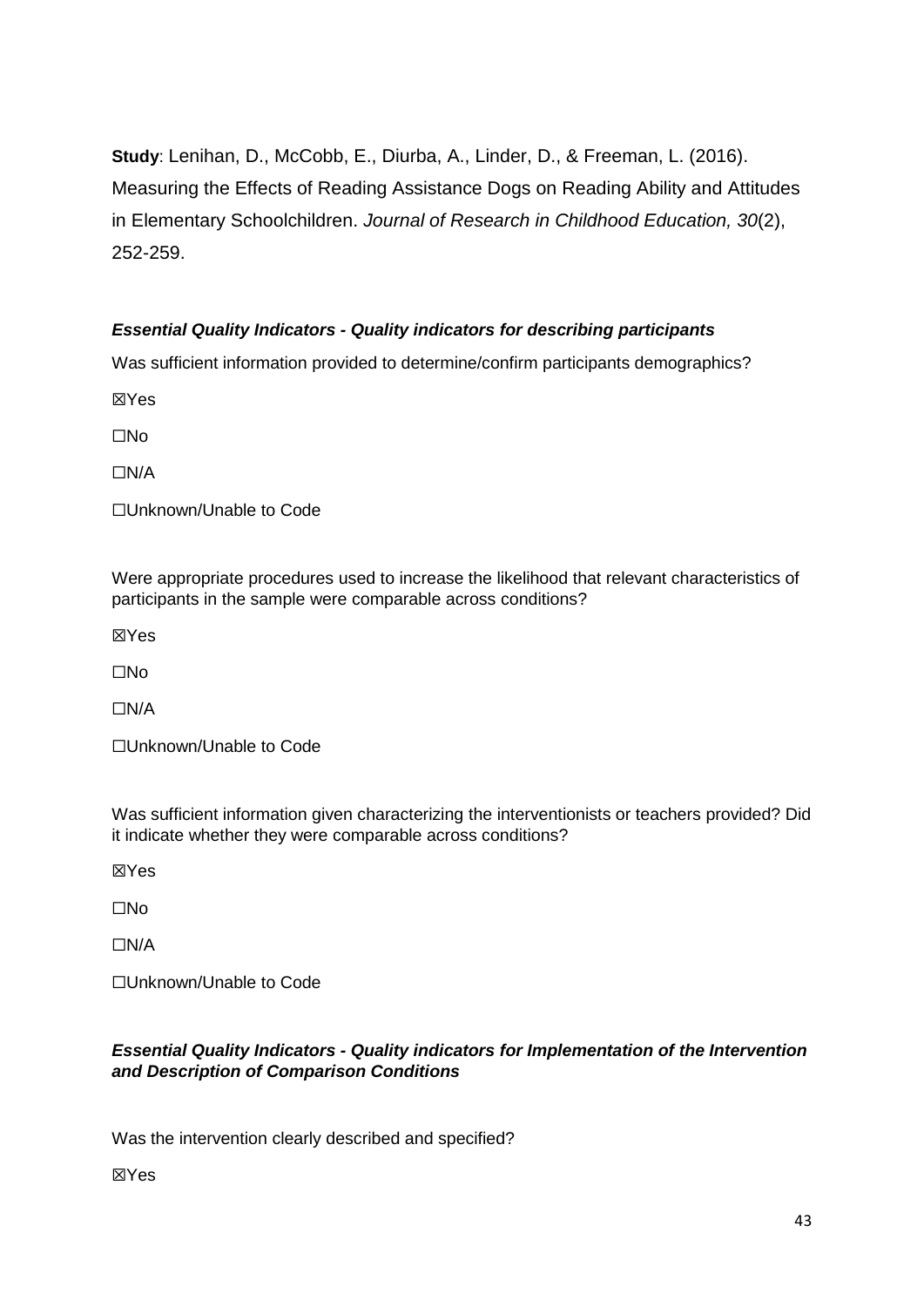☐No

☐N/A

☐Unknown/Unable to Code

Was the fidelity of implementation described and assessed?

☐Yes

 $\boxtimes$ No – described what they did but no standard way of doing in and not assessed

☐N/A

☐Unknown/Unable to Code

Was the nature of services provided in comparison conditions described?

 $\boxtimes$ Yes – read to human volunteer

☐No

☐N/A

☐Unknown/Unable to Code

### *Essential Quality Indicators – Quality Indicators for Outcome Measures*

Were multiple measures used to provide an appropriate balance between measures closely aligned with the intervention and measures of generalised performance?

☒Yes

☐No

☐N/A

☐Unknown/Unable to Code

Were outcomes for capturing the intervention's effect measured at the appropriate times?

 $\boxtimes$ Yes – before and after

☐No

☐N/A

☐Unknown/Unable to Code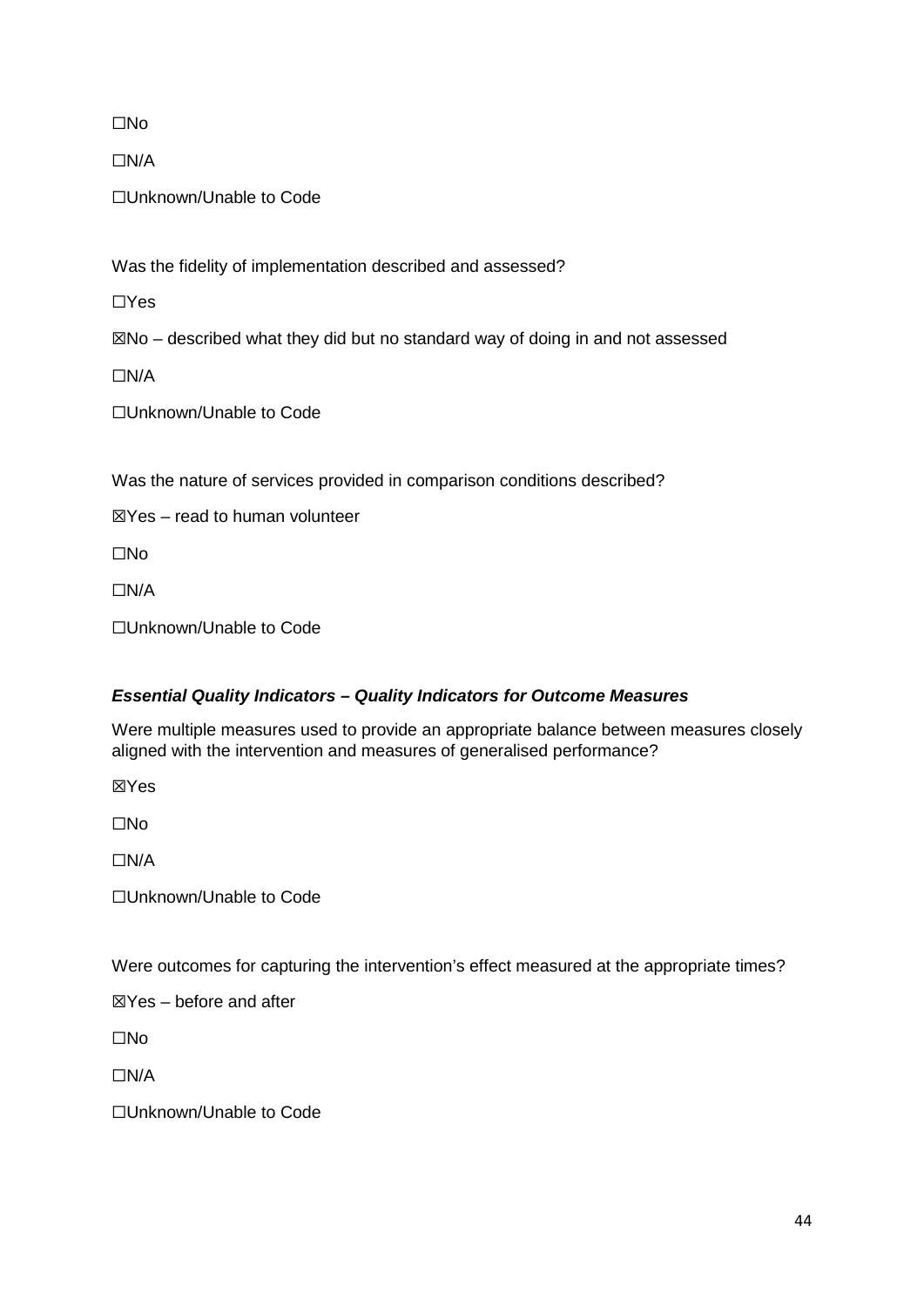### *Essential Quality Indicators – Quality Indicators for Data Analysis*

Were the data analysis techniques appropriately linked to key research questions and hypotheses? Were they appropriately linked to the limit of analysis in the study?

☒Yes

☐No

 $\Box N/A$ 

☐Unknown/Unable to Code

Did the research report include not only inferential statistics but also effect size calculations?

☐Yes

**XNo** 

☐N/A

☐Unknown/Unable to Code

Essential Quality Indicators Total Score: 8

#### **Desirable Quality Indicators**

Was data available on attrition rates among intervention samples? Was severe overall attrition documented? If so, is attrition comparable across samples? Is overall attrition less than 30%?

☒Yes

☐No

☐N/A

☐Unknown/Unable to Code

Did the study provide not only internal consistency reliability but also test-retest reliability and interrater reliability (when appropriate) for outcome measures? Were data collectors and/or scorers blind to study conditions and equally (un)familiar to examinees across study conditions?

☐Yes

☒No – not blind? Does not specify

☐N/A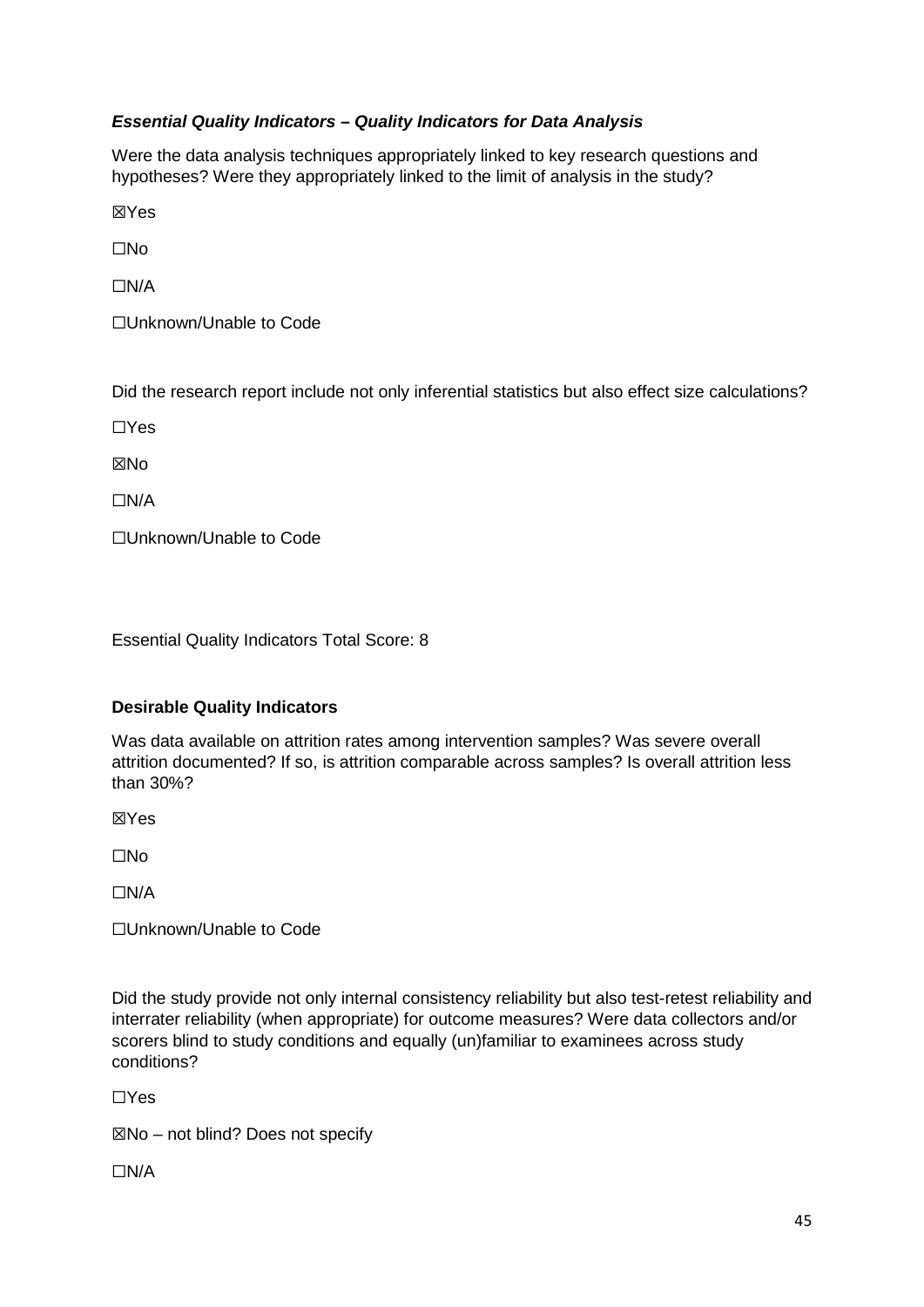☐Unknown/Unable to Code

Were outcomes for capturing the intervention's effect measured beyond an immediate posttest?

☐Yes

**XNo** 

☐N/A

☐Unknown/Unable to Code

Was evidence of the criterion-related validity and construct validity of the measures provided?

 $\mathbb{Z}$ Yes – justified why used and benefits, measures what intended

☐No

☐N/A

☐Unknown/Unable to Code

Did the research team assess not only surface features of fidelity implementation (e.g. number of minutes allocated to the intervention or teacher/interventionist following procedures specified), but also examine quality of implementation?

☐Yes

☒No

☐N/A

☐Unknown/Unable to Code

Was any documentation of the nature of instruction or series provided in comparison conditions?

☐Yes

**XNo** 

☐N/A

☐Unknown/Unable to Code

Did the research report include actual audio or videotape excerpts that capture the nature of the intervention?